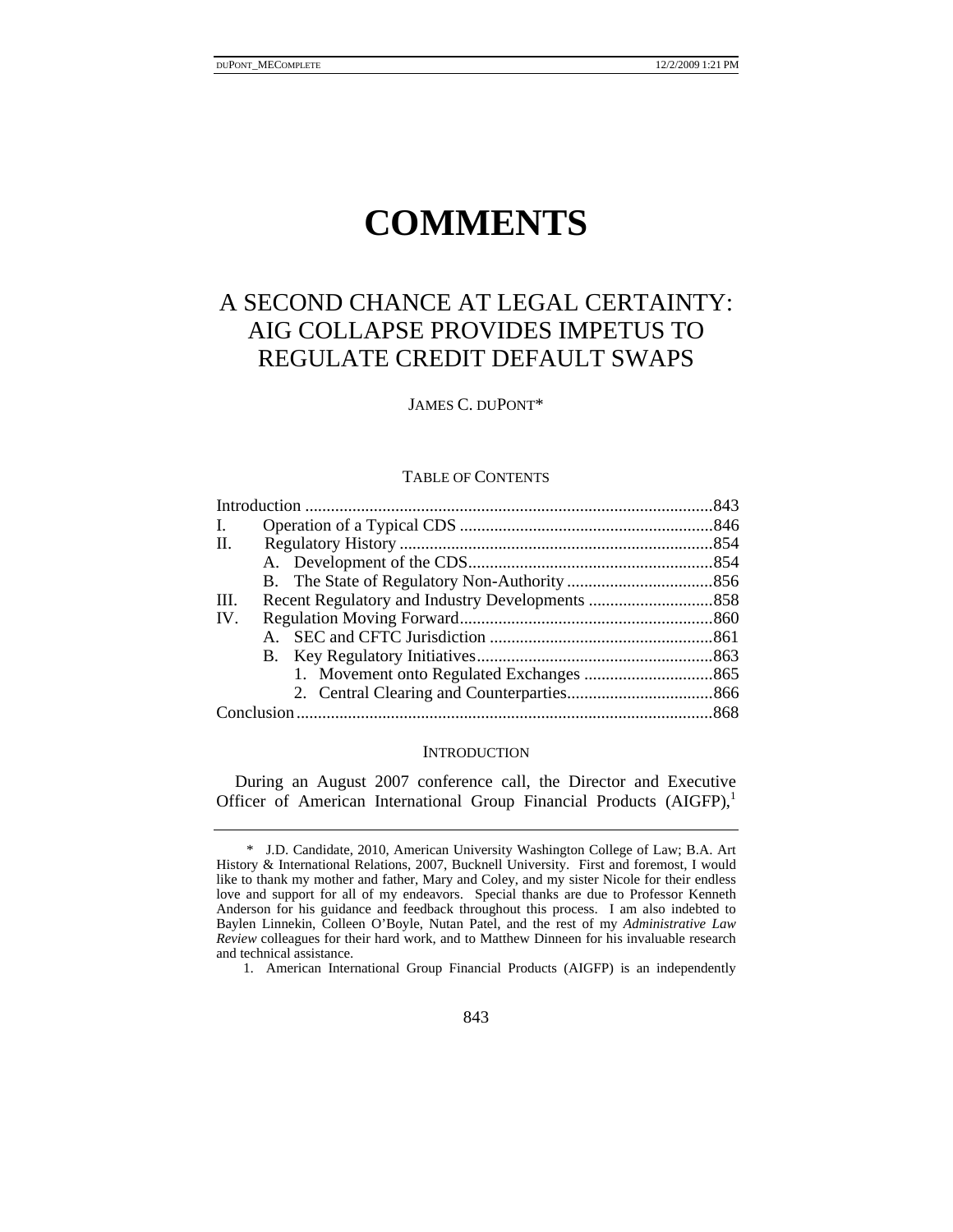Joseph Cassano,<sup>2</sup> told AIGFP's clients, "It is hard for us, without being flippant, to even see a scenario within any kind of realm of reason that would see us losing \$1 in any of those transactions."<sup>3</sup> The transactions to which Mr. Cassano referred were over \$400 billion in credit default swaps (CDSs) that AIGFP sold to insure, among other things, securitized assets such as mortgage-backed securities.<sup>4</sup> The above statement by Mr. Cassano suggests either a fundamental misunderstanding of the risks involved in AIGFP's CDS positions<sup>5</sup> or a conscious attempt to mislead investors as to

 2. Mr. Cassano, who joined AIGFP during its founding, ran the unit from early 2002 until February 2008 when he resigned amid precipitous declines in AIGFP's profitability. *See* Carrick Mollenkamp et al., *Behind AIG's Fall, Risk Models Failed to Pass Real-World Test*, WALL ST. J., Oct. 31, 2008, http://online.wsj.com/article/SB122538449722784635.html (describing the growth and ultimate decline of AIGFP's credit default swap (CDS) business during Mr. Cassano's tenure); Brady Dennis & Robert O'Harrow Jr., *A Crack in the System*, WASH. POST, Dec. 30, 2008, at A1 (noting that Mr. Cassano succeeded Tom Savage as the President of AIGFP in early 2002).

3*. See* Robert O'Harrow Jr. & Brady Dennis, *Downgrades and Downfall*, WASH. POST, Dec. 31, 2008, at A1 (recounting the calm and confident demeanor with which Mr. Cassano gave this statement in response to a question about the stability of AIGFP's CDS portfolio).

4*. See Testimony Concerning Credit Default Swaps: Hearing Before the H. Comm. on Agriculture*, 110th Cong. (2008) (statement of Erik R. Sirri, Director, Division of Trading and Markets, United States Securities and Exchange Commission) [hereinafter *Sirri Testimony*] (placing the size of AIGFP's CDS portfolio at \$440 billion).

 5. For most of its history, AIGFP engaged in painstaking quantitative risk modeling for every one of its transactions. A former AIGFP employee noted, "we're not going to do trades that we can't correctly model, value, provide hedges for and account for." Robert O'Harrow Jr. & Brady Dennis, *The Beautiful Machine*, WASH. POST, Dec. 29, 2008, at A1. Indeed, AIGFP's CDS models "suggested that the risk was so remote that the fees were almost free money." Dennis & O'Harrow, *supra* note 2. On this belief, AIGFP saw no need to hedge its huge CDS positions. *See id.* (noting that AIGFP considered the risk "so minute that hedging was considered unnecessary"). But the models overlooked two critical risks. First, they understated the risk AIGFP would have to settle the contracts by assuming that the housing market, to which many of the CDSs were connected by virtue of the fact that they insured mortgage-backed securities (MBS), could not fail to the degree that would cause the underlying assets to implode. *See id.* (reporting that AIGFP believed "the U.S. economy would have to disintegrate into a full-blown depression to trigger the succession of events that would require [AIGFP] to cover defaults"). Second, AIGFP overlooked counterparty risks by failing to consider, or fully appreciate, covenants in the CDS contracts addressing collateral. *See* Mollenkamp et al., *supra* note 2 (suggesting that AIGFP did not

operated, London-based financial services subsidiary of American International Group (AIG) principally engaged in the business of providing clients with "risk management solutions," including, among other activities, selling "credit default swaps to other financial institutions to protect against the default of certain securities." *American International Group's Impact on the Global Economy: Before, During, and After Federal Intervention: Hearing Before the Subcomm. on Capital Markets, Insurance, and Government-Sponsored Enterprises of the H. Comm. on Financial Services*, 111th Cong. (2009) (addendum to statement of Edward M. Liddy, Chairman & Chief Executive Officer, American International Group) [hereinafter Liddy Addendum], International http://www.house.gov/apps/list/hearing/financialsvcs\_dem/fsc\_testimony\_of\_mr\_edward\_li ddy.pdf.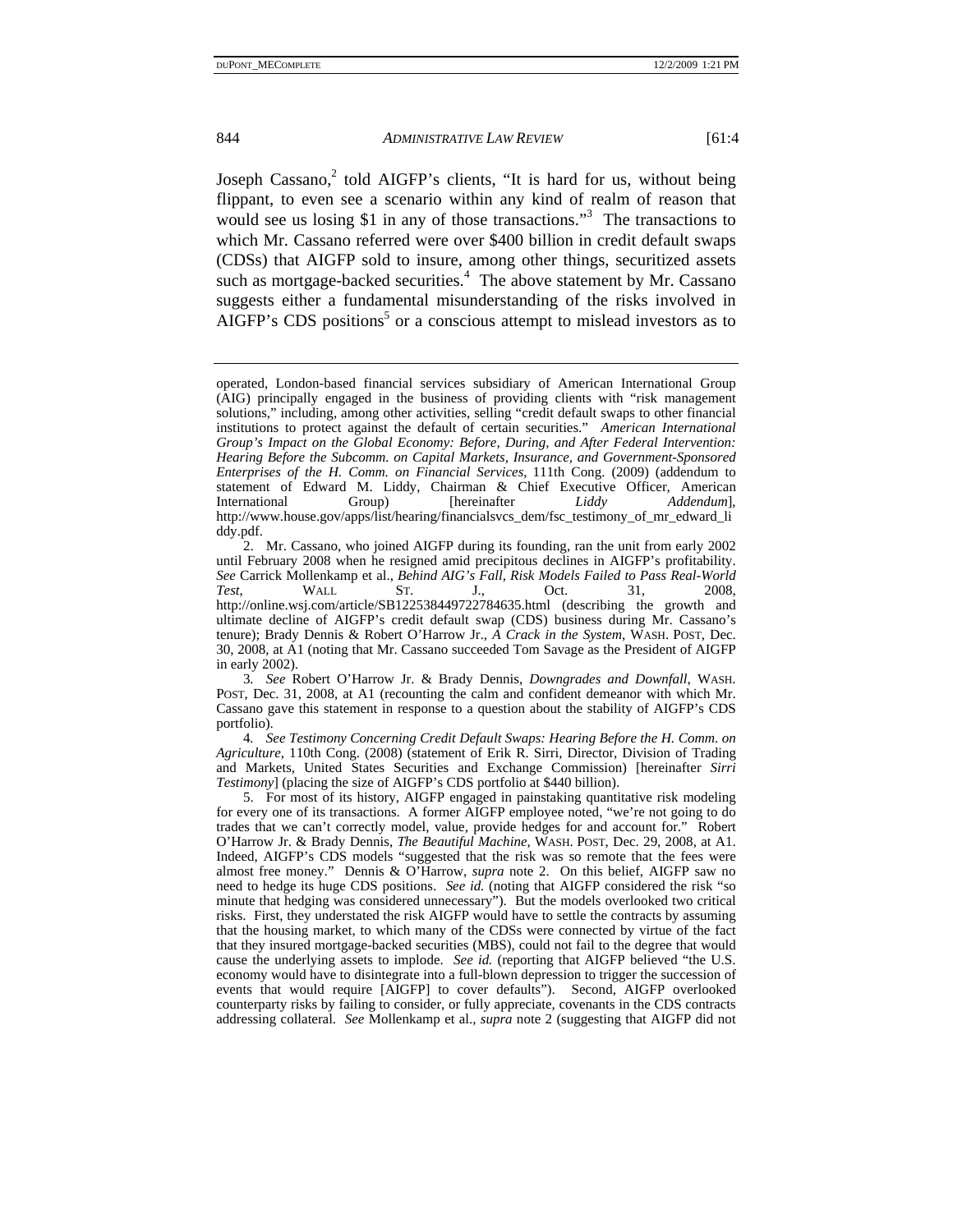their potential effect on AIGFP's bottom line.<sup>6</sup>

American International Group (AIG), the parent company of AIGFP, and the public at large are now acutely aware of the risks involved in these once-obscure financial products.<sup>7</sup> Former Chief Executive Officer (CEO) and Chairman of the Board of AIG Edward M. Liddy cited as the root causes of AIG's downfall both the loss in value of AIGFP's CDS portfolio due to the deterioration of the residential mortgage market and collateral calls from counterparties after the major ratings agencies cut its oncesterling AAA credit rating, chiefly because of the dramatic loss in the value of its assets.<sup>8</sup> Until 2008 when it predictably slowed, the CDS market grew rapidly during the late 1990s and early twenty-first century<sup>9</sup> in the complete absence of regulatory oversight.<sup>10</sup> Regulators and industry participants alike now agree that regulatory measures must be taken to bring some level of transparency to this perilously opaque market.<sup>11</sup>

10*. See Turmoil in U.S. Credit Markets: Recent Actions Regarding Government Sponsored Entities, Investment Banks and Other Financial Institutions: Hearing Before the S. Comm. on Banking, Housing, and Urban Affairs*, 110th Cong. (2008) (statement of Christopher Cox, Chairman, United States Securities and Exchange Commission) [hereinafter *Cox Testimony*] ("Neither the SEC nor any regulator has authority over the CDS market, even to require minimal disclosure to the market.").

11*. See id.* (urging the Congress "to provide in statute the authority to regulate [CDSs] to enhance investor protection and ensure the operation of fair and orderly markets"); Ben S. Bernanke, Chairman, Bd. of Governors of the U.S. Fed. Reserve, Stamp Lecture at the London School of Economics (Jan. 13, 2009), http://www.federalreserve.gov/newsevents/speech/bernanke20090113a.htm ("We must

assign its principal risk modeler to assess the risk of collateral calls and "knew that his models didn't consider them").

<sup>6</sup>*. See* O'Harrow & Dennis, *supra* note 3 (noting that in late 2005, after becoming wary of the risks involved in its CDS operations, AIGFP stopped selling CDS protection, suggesting an understanding that they were not as safe as previously assumed).

<sup>7</sup>*. See* Mollenkamp et al., *supra* note 2 (noting that collateral calls on CDS contracts ate up most of the \$85 billion credit assistance fund created for AIG by the Federal Reserve Bank of New York on September 16, 2008, which was subsequently enlarged to \$123 billion less than a month later).

<sup>8</sup>*. Liddy Addendum*, *supra* note 1.

<sup>9</sup>*. See* GLEN TAKSLER ET AL., BANK OF AMERICA, CREDIT DEFAULT SWAP PRIMER 10 (4th ed. 2008) (noting that the International Swaps and Derivatives Association, Inc.'s (ISDA's) 2007 year-end survey estimated the outstanding notional value of CDS was \$62 trillion, up from less than \$8 trillion in 1997); *see also* Mark Brown, *OTC Contracts Shrank in Late '08*, WALL ST. J., May 19, 2009, http:/online.wsj.com/article/SB124268939601632389.html (reporting that the volume of CDS contracts continued to decline in 2008 amid efforts to wind down offsetting contracts and that the notional value of outstanding CDS fell to \$41.9 trillion). The "notional amount" of a transaction is a dollar value used to calculate the final settlement amount under a contract. Because CDSs are privately negotiated contracts, the true value of the CDS market is difficult to estimate with precision. The notional value of the market may not accurately reflect the true credit exposure of the market because the ISDA's valuation only takes into account gross notional value. *See* TAKSLER, *supra*, at 4 (suggesting that the overall impact of CDS market size is probably much less than the \$62 trillion figure suggests).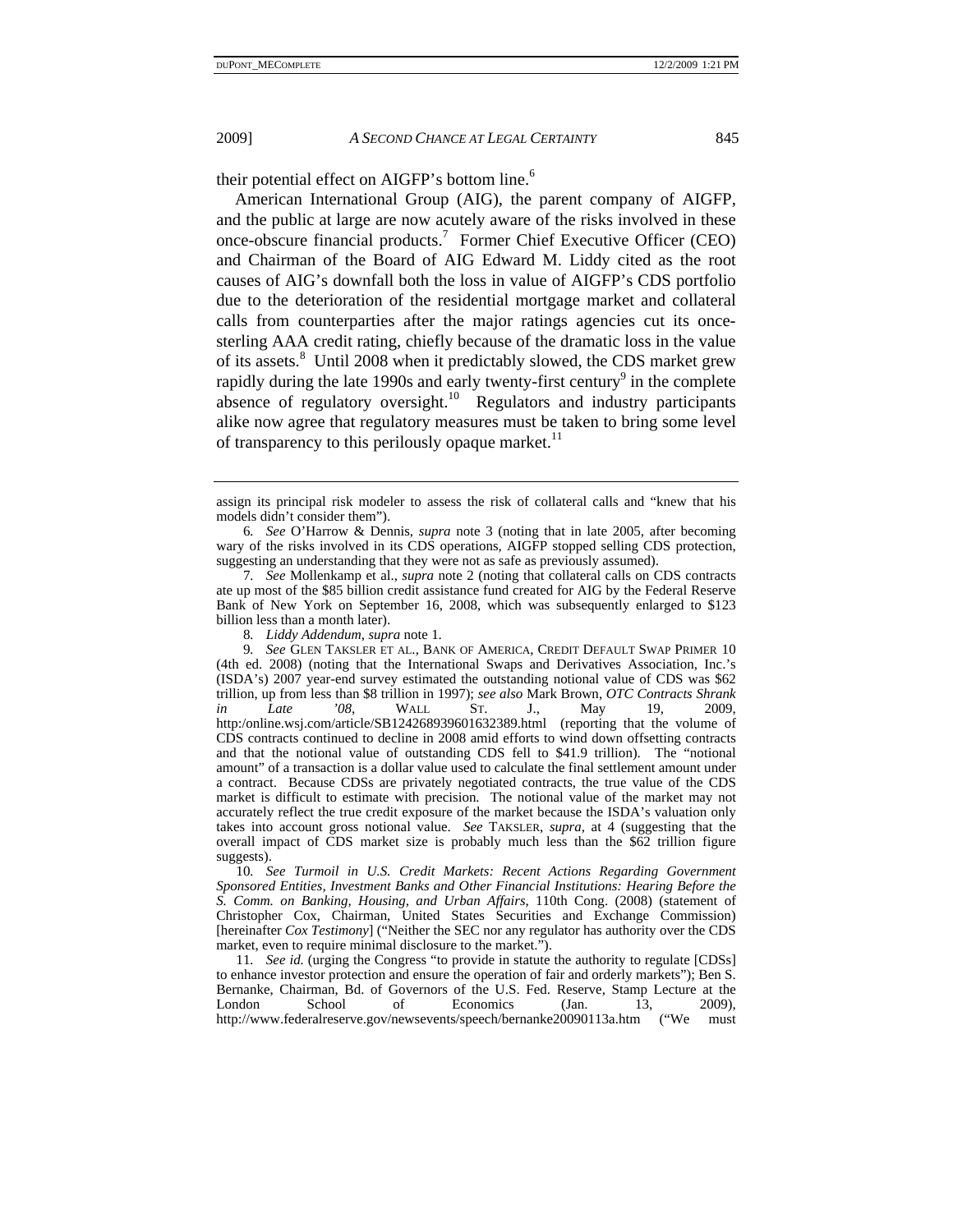This Comment addresses trends in the renewed focus on the regulation of over-the-counter (OTC) derivatives, using the CDS as a popular example and reference point. Part I of this Comment introduces the basic operation of a typical CDS, identifying primary uses and risks along the way. Part II discusses regulatory influences on the creation and growth of the CDS market. Part III outlines recent regulatory actions taken by the Securities and Exchange Commission (SEC) with regard to the CDS market, as well as ongoing industry initiatives undertaken in the United States and Europe, to bring order to the derivatives markets. Finally, Part IV concludes that Congress should grant primary regulatory authority over the CDS market to the Commodity Futures Trading Commission (CFTC) by amending the Commodity Exchange Act (CEA) and argues that the movement of certain CDSs onto regulated exchanges with associated clearing facilities would achieve regulatory objectives recently enumerated by the Obama Administration.

### I. OPERATION OF A TYPICAL CDS

CDSs are bilateral, privately negotiated contracts used to transfer risk between two parties, "protection buyers" and "protection sellers."12 Buyers pay sellers annual premiums in exchange for a payout when a particular asset or entity, the reference entity, suffers one of a number of agreed upon, adverse credit events.<sup>13</sup> The most common types of credit events include filing for bankruptcy, defaulting on a particular obligation, and restructuring or other equivalent bankruptcy protection.<sup>14</sup> One innovation of the CDS is that the referenced credit may be an asset owned by an unrelated third party or it may be the third party itself.<sup>15</sup> A CDS written on

continue our ongoing work to strengthen the financial infrastructure—for example, by encouraging the migration of trading in credit default swaps and other derivatives to central counterparties and exchanges."); Liz Rappaport, *As SEC Steps Up Vigilance, It's Policing Some New Beats*, WALL ST. J., May 7, 2009, at C1 ("There is a clear political will in Congress and the White House to assert more oversight over [OTC] markets."); Sarah N. Lynch & Serena Ng, *U.S. Moves to Regulate Derivatives Trade: Geithner Lays Out Plans of Framework for Multitrillion-Dollar Market; Agency Consolidation?*, WALL ST. J., May 14, 2009, at C1 (quoting Robert Pickel, chief executive of the International Swaps and Derivatives Association, stating that the government's efforts to regulate CDSs and other OTC derivatives "is an important step toward much-needed reform of financial industry regulation").

<sup>12</sup>*. See* TAKSLER ET AL., *supra* note 9, at 8 (providing a visual representation of a basic CDS contract).

<sup>13</sup>*. See id.* (noting that premium payments are also typically paid quarterly).

<sup>14</sup>*. See id.* at 15 (defining a credit event as "a circumstance that allows parties to trigger a CDS contract").

<sup>15</sup>*. See id.* at 8 (demonstrating that this innovation provides more flexible investment opportunities than traditional funded investments in cash markets).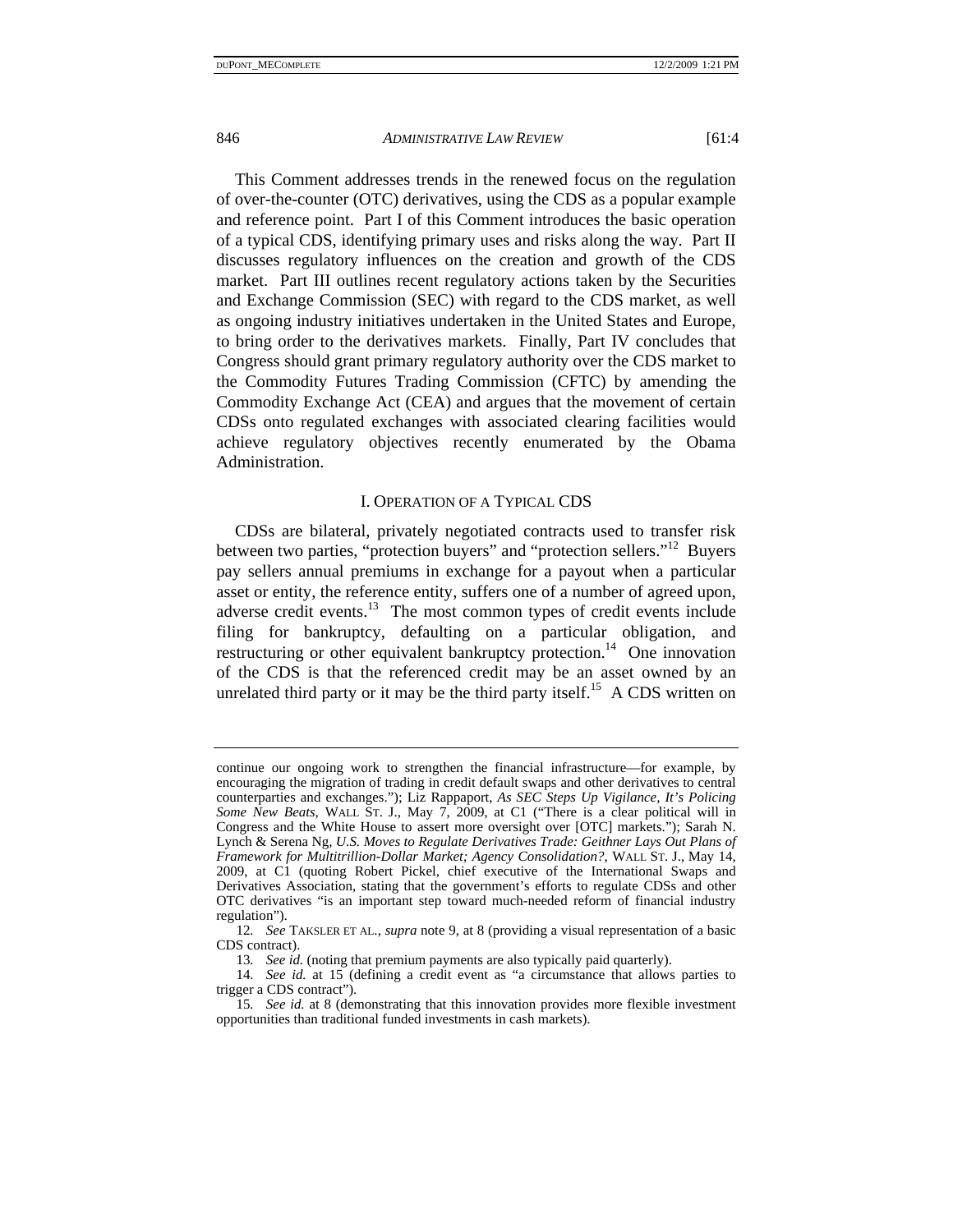assets not owned or connected to the buyer is called a "naked CDS."16 If a credit event occurs during the life of the contract, the protection buyer triggers the contract and settlement is effected.<sup>17</sup> The protection seller retains all premium payments up to and including the date of the credit event.<sup>18</sup> If no credit event occurs, the seller retains all premium payments in consideration for assuming the credit risk of the reference entity for the length of the contract.<sup>19</sup>

Like the price of stocks and bonds, the price of CDSs contains significant informational content because their price is a measure of the reference entity's credit health.<sup>20</sup> A simplified pricing arrangement tracks the reference entity's spread to the London Interbank Offered Rate  $(LIBOR).<sup>21</sup>$  In a basic example, Buyer purchases a CDS from Seller with a \$10 million notional amount. Based on Buyer's credit the spread is quoted in the contract at 380 basis points, or 3.8% above LIBOR. In this arrangement, Buyer will owe Seller \$380,000 per annum or \$95,000 quarterly.<sup>22</sup> Although the parties to a CDS may elect otherwise, the industry's widely used standard contract, the International Swaps and Derivatives Association's (ISDA's) Master Swap Agreement, allows for the periodic payments under most swap contracts, including CDSs, to be netted.23

 17. TAKSLER ET AL., *supra* note 9, at 15; *see also* Robert F. Schwartz, *Risk Distribution in the Capital Markets: Credit Default Swaps, Insurance and a Theory of Demarcation*, 12 FORDHAM J. CORP. & FIN. L. 167, 176 (2007) (stating that the triggering of the contract is dependent only on the occurrence of a credit event and does not require any evidence of actual loss by the buyer).

18*. See* TAKSLER ET AL., *supra* note 9, at 18 (indicating that the market standard is for protection to begin the day after the contract date; if a credit event occurs on the same day the contract is executed there is no protection and no payment is due).

 <sup>16.</sup> Naked CDSs are often criticized as mere speculative bets that actually create risk rather than hedge existing risks. *See* Sarah N. Lynch, *Bill Seeks Curbs on Derivatives*, WALL ST. J., May 15, 2009, http://online.wsj.com/article/SB124239797854523981.html (describing naked CDSs as "insurance-like contracts" in which buyers have no interest in, or risk exposure to, the underlying asset, thereby creating "moral hazard" by "incentivizing economic loss").

<sup>19</sup>*. Id.*

<sup>20</sup>*. Id.* at 26–27. Viewing the price of a CDS as the cost of insurance written on a company or other financial product such as a collateralized debt obligation (CDO), an increase in the cost of such a CDS might represent a perception of increased risk; the riskier the investment, the costlier the insurance.

<sup>21</sup>*. See id.* (describing a simplified pricing process as the reference entity's spread to the London Interbank Offered Rate (LIBOR)). LIBOR is the rate at which the world's most creditworthy international banks lend to one another. LIBOR is often used as a risk-free interest rate by which other rates are benchmarked. *See* BARRON'S DICTIONARY OF FINANCE AND INVESTMENT TERMS 396 (7th ed. 2006) (defining LIBOR).

<sup>22</sup>*. See* TAKSLER ET AL., *supra* note 9, at 26 (explaining that the reason price is calculated as a spread to LIBOR is due to the fact that buyers in the CDS market are assumed to fund at LIBOR).

 <sup>23.</sup> PAUL C. HARDING, MASTERING THE ISDA MASTER AGREEMENT: A PRACTICAL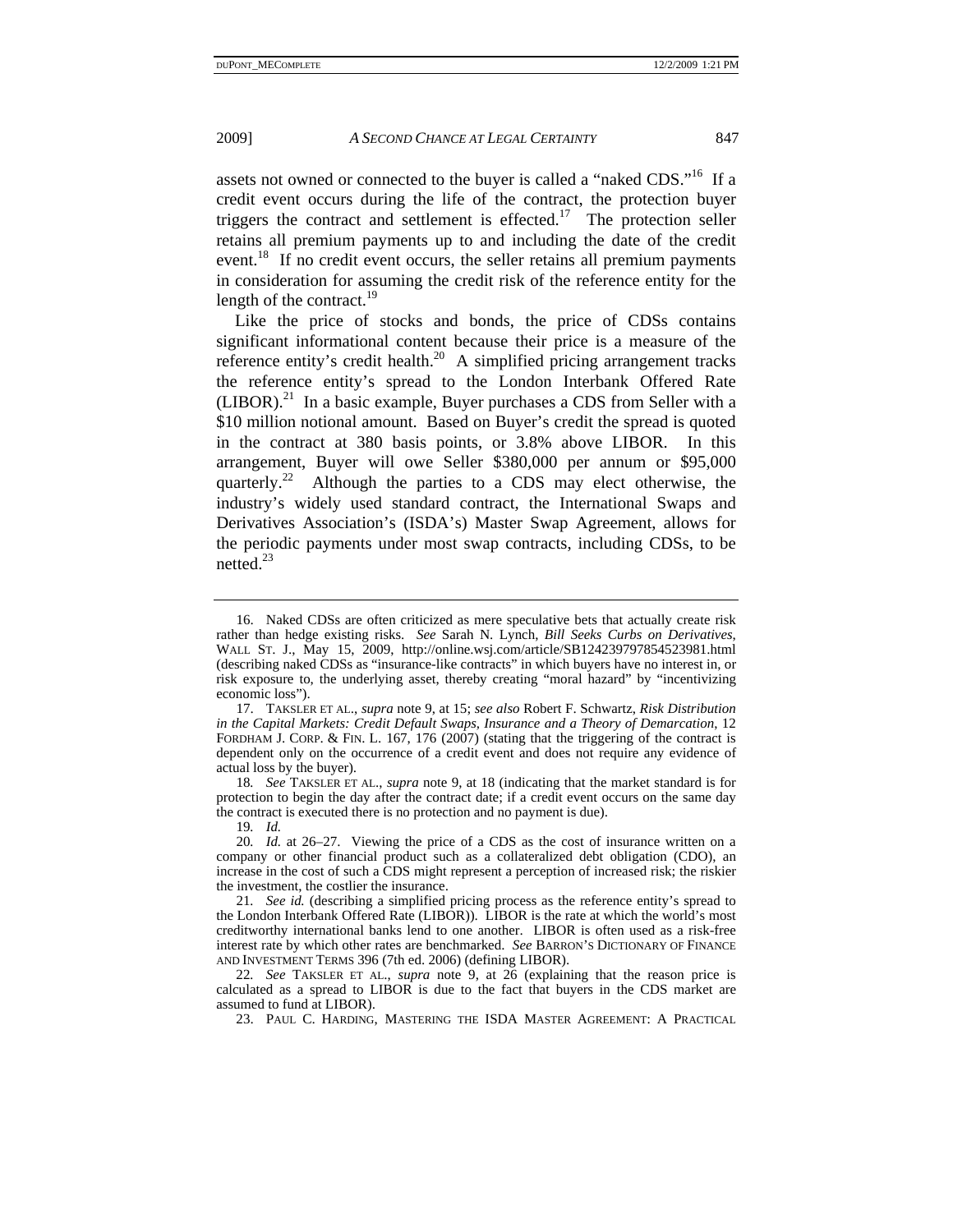Although critical, pricing arrangements and contract details are only useful to the extent that they are available to market participants.<sup>24</sup> One recent commentator noted that the ISDA and the "principal market makers" often restrict access to information about contracts and counterparties, arguing that such information is proprietary.<sup>25</sup> Indeed, the handful of large banks that control most information regarding trades are reported to impede access to pricing information because it helps them maintain higher fees.<sup>26</sup> One journalist went so far as to declare, "Record keeping, documentation and other practices have been so sloppy that no firm could be sure how much risk it was taking or with whom it had a deal. $27$  If lenders, investors, and even the market generally have little way of knowing whether and to what extent a particular institution has hedged or traded part of its risk profile through the use of a CDS, they cannot adjust their own behavior in response.<sup>28</sup> In an efficient and transparent CDS market, signals like the widening of an entity's CDS spread would alert investors and regulators to the possibility of increased risk taking.<sup>29</sup>

Three principal uses of CDSs are as risk management tools, leveraged investments, and a means of increasing liquidity within an institution.<sup>30</sup>

28*. See* Partnoy & Skeel, *supra* note 24, at 1036 ("If suppliers, bondholders, or other stakeholders do not know whether [and to what extent] the bank is hedged, the informational content of the bank's actions will be muddied.").

30*. See* BILL WINTERS, JP MORGAN CHASE & CO., DERIVATIVES 3 (2009) (identifying these among four of the principal uses of derivatives at JP Morgan).

GUIDE FOR NEGOTIATORS 39 (2002) ("Payments can be made net if they are in the same currency, for the same Transaction and payable on the same date.").

<sup>24</sup>*. See* Frank Partnoy & David A. Skeel, Jr., *The Promise and Perils of Credit Derivatives*, 75 U. CIN. L. REV. 1019, 1026 (2007) (observing that credit default swaps provide additional information to market participants when their pricing is publicly available).

<sup>25</sup>*. Id.* at 1026 n.16.

<sup>26</sup>*. Cf.* Serena Ng, *Banks Seek Role in Bid to Overhaul Derivatives*, WALL ST. J., May 29, 2009, at C1 (reporting that greater price transparency could reduce the standard gap between bid and offer prices on CDSs referencing corporate debt securities, creating a corresponding loss in the fees earned by major U.S. financial institutions dealing in swaps).

 <sup>27.</sup> David Wessel, *Wall Street Is Cleaning Derivatives Mess*, WALL ST. J., Feb. 16, 2006, at A2.

 <sup>29.</sup> The efficient market hypothesis argues that asset prices at any given point in time "reflect all relevant historical information" and "adjust rapidly in response to [new] information as soon as it becomes available." EILÍS FERRAN, PRINCIPLES OF CORPORATE FINANCE LAW 75–76 (2008). Though pervasive in modern finance, this theory is not without its critics. *See* MICHAEL LEWIS, LIAR'S POKER: RISING THROUGH THE WRECKAGE ON WALL STREET 221 (Penguin Books 1990) (1989) (noting that market innovators such as Michael Milken, the junk-bond king of Drexel Burnham, grew their success on the notion that markets, while efficient at digesting earnings data, are "grossly inefficient in valuing everything from the land a company owns to the pension fund it creates"); *see also* EDWARD CHANCELLOR, DEVIL TAKE THE HINDMOST: A HISTORY OF FINANCIAL SPECULATION 243 (2000) (noting that Warren Buffet once said, "observing correctly that the market was *frequently* efficient, [the efficient marketers] went on to conclude incorrectly that it was *always* efficient").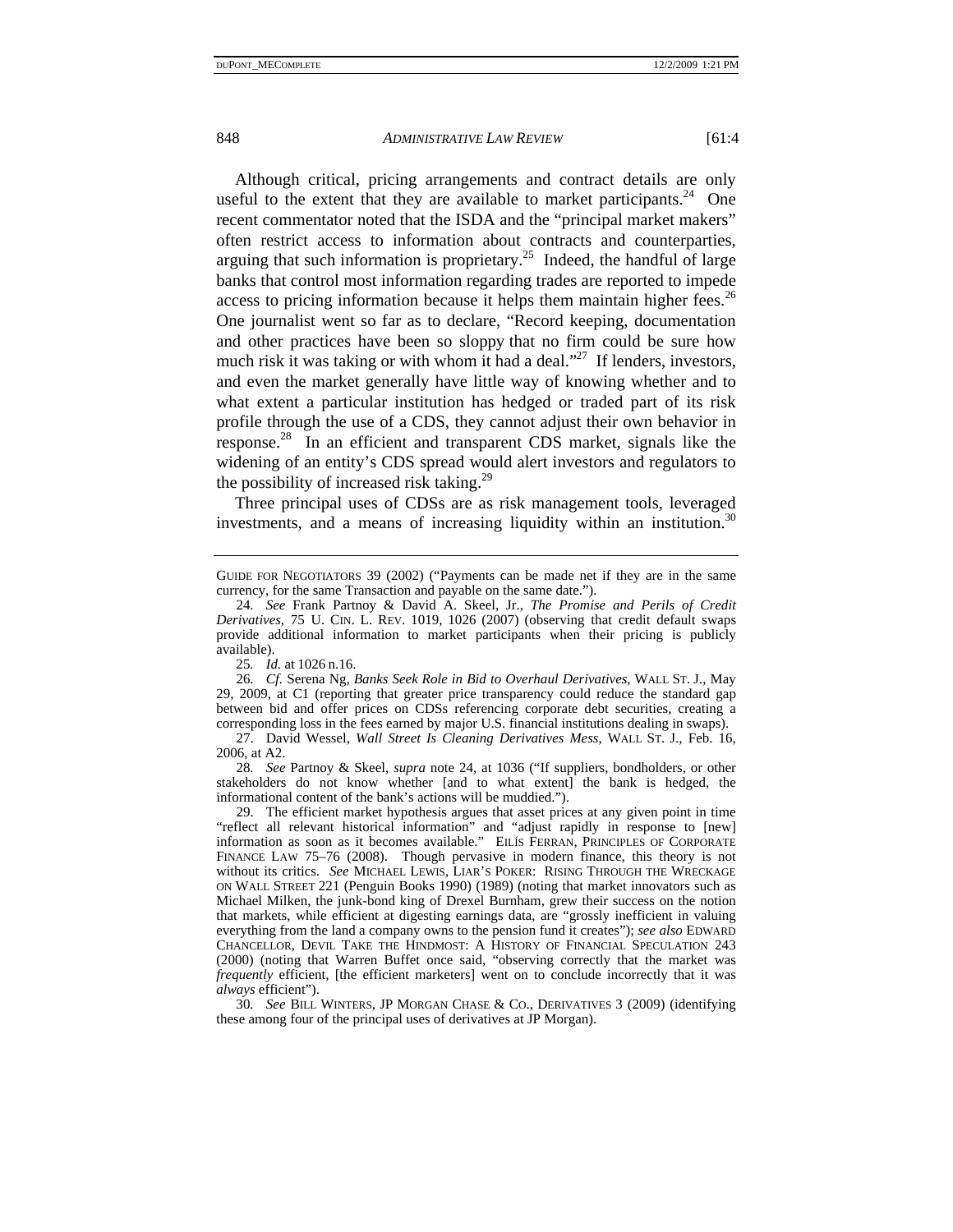When used as risk management tools, CDSs can be employed to hedge against assets held by financial institutions. For example, when banks enter into a debt arrangement, say by purchasing corporate bonds, they assume credit risk.<sup>31</sup> Suppose ABC Corporation issues \$100 million worth of bonds. Believing these bonds to be undervalued—that the market price overstates the credit risk—Bank A purchases all \$100 million. To hedge the credit risk, Bank A buys a CDS from Insurer B for the \$100 million face value of the bonds and for the same time that it takes the bonds to reach maturity. In this arrangement, Bank A is the protection buyer, Insurer B is the protection seller, ABC Corporation's bonds are the reference entity, and the notional value of the CDS is \$100 million.<sup>32</sup> Pairing the purchase of a bond in the cash markets with a CDS referencing the bond can also be utilized in a strategy called a "basis package."<sup>33</sup> CDSs can even be used to hedge synthetic positions created by other  $CDSs$ .<sup>34</sup> Generally, CDSs offer an array of opportunities to diversify one's risk profile in ways not possible before their introduction into financial markets.<sup>35</sup> Indeed, CDSs are often credited with efficiently distributing risk

 34. CDS sellers can purchase offsetting CDSs to hedge their positions. This can occur on and on, ultimately involving numerous participants. In such a situation, each party may look only to its corresponding counterparty on a particular contract. Under normal conditions this arrangement works fine. But, if a triggering event occurs that renders any one party in the chain insolvent, discrepancies in notional amount, timing, or contract terms between the related contracts can create risks that spread throughout the chain, increasing systemic risk. *See* Partnoy & Skeel, *supra* note 24, at 1040 (identifying the systemic risk posed by a "vast array of interconnected contracts" in the CDS market and speculating that "even a relatively small market change could trigger a crisis of the sort that Long-Term Capital Management threatened to unleash when it collapsed in 1998"). This is particularly the case if a large number of CDSs are concentrated on particular participants. *See* Lily Tijoe, Note, *Credit Derivatives: Regulatory Challenges in an Exploding Industry*, 26 ANN. REV. BANKING & FIN. L. 387, 404 (2007) ("Ten of the top firms on Wall Street hold more than two-thirds of [CDSs].").

 35. The basic idea behind risk management is diversification; if one asset fails, the holder is not ruined because its other, uncorrelated assets cushion the loss. The best kind of

<sup>31</sup>*. See* Schwartz, *supra* note 17, at 174–75 (identifying credit risk as the risk that a bond issuer will default).

<sup>32</sup>*. See* Noah L. Wynkoop, Note, *The Unregulables? The Perilous Confluence of Hedge Funds and Credit Derivatives*, 76 FORDHAM L. REV. 3095, 3097 n.13 (2008) (expounding on a similar example).<br>33. See Posting of

<sup>33</sup>*. See* Posting of Heidi N. Moore to Deal Journal, http://blogs.wsj.com/deals/2009/05/04/the-brighter-side-of-evil-credit-default-swaps/ (May 4, 2009, 1:30 EST) (reporting that demand for this strategy led to increased demand for high-yield bond offerings). More specifically, the basis package or "basis trade" is an arbitrage strategy seeking to profit from mispricing in the cash and CDS markets. The example described above, whereby the trader goes long on the bond and buys a CDS referencing the bond, is generally done when the CDS price appears low and the bond spread high. The less common of these trades is a strategy called a "negative basis trade." *See* GREG N. GREGORIOU & CHRISTIAN HOPPE, THE HANDBOOK OF CREDIT PORTFOLIO MANAGEMENT 370–72 (2009) (describing basis trading strategies utilizing assets in the cash markets and their corresponding derivatives in synthetic markets).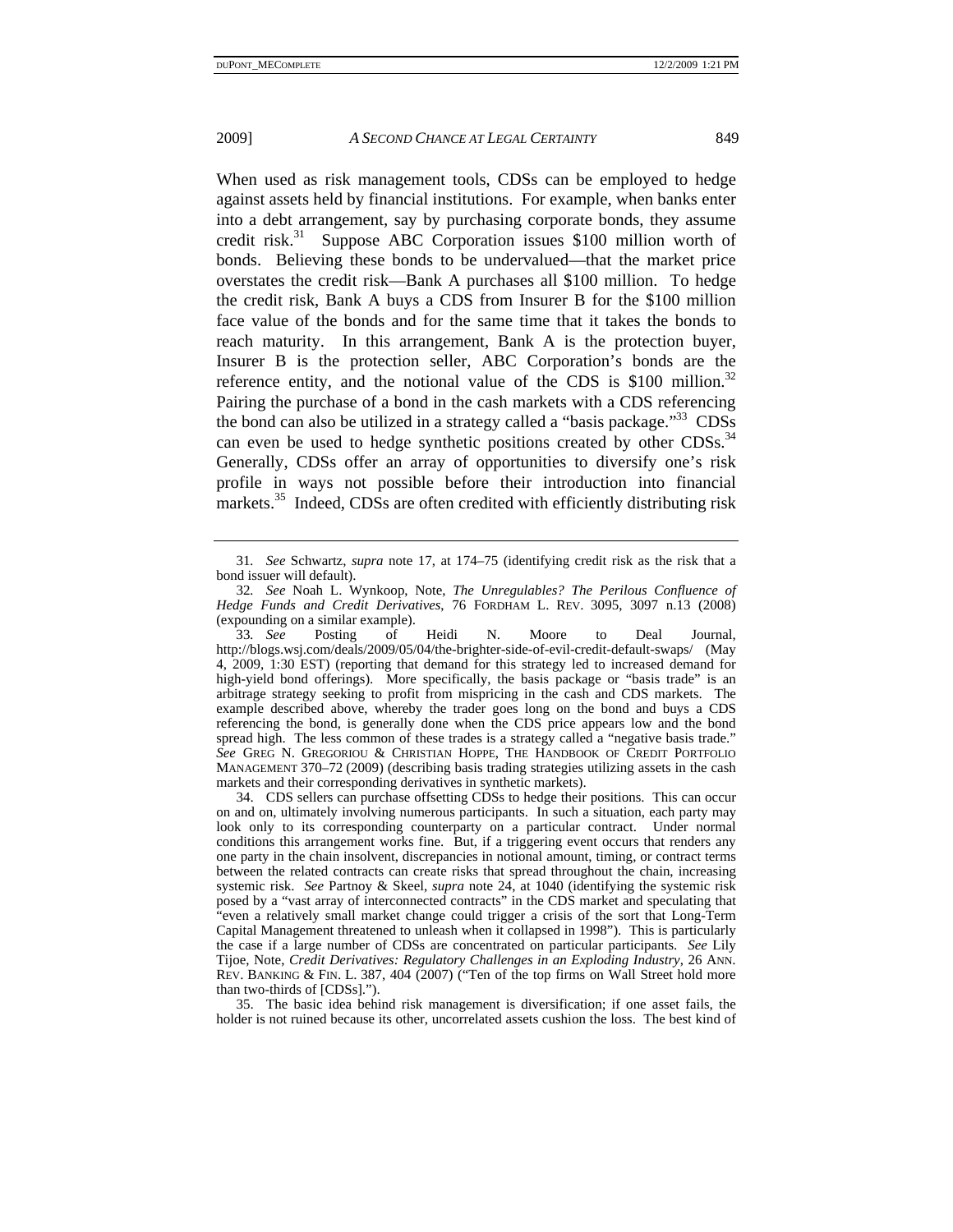in ways not seen before.<sup>36</sup>

In their second application, derivatives create leverage by reducing the transaction costs of traditional cash instruments.<sup>37</sup> Specifically, CDSs allow investors to eliminate the need to purchase an underlying asset when they wish to take a position on the likelihood of default. Suppose an investor wanted to bet against a particular issue of mortgage-backed securities (MBSs). Traditionally, the investor would have to short the lower tranches of the securities. Now the investor can purchase a CDS and make the same bet more cheaply, without having to acquire the security itsel $f^{38}$ 

Third, an institution may purchase CDS protection to leverage its own capital. For example, a bank might purchase a CDS referencing a large loan to a borrower to alleviate the need to syndicate the loan with competitors and reduce the risk associated with a default by the borrower.<sup>39</sup> The corresponding increase in liquidity and access to capital in the marketplace is often considered an important contribution of the CDS.<sup>40</sup>

Like all other financial instruments, CDSs can be understood as bundles of different risks. Among other flavors, CDSs contain market risk,

diversification involves holding assets that are negatively correlated; when one asset declines in value, the others rise. For example, a bank holding a commercial loan to an oil company may hedge its exposure on the loan by purchasing a CDS from a third-party insurer referencing the loan and then by entering a second CDS, this time as the seller, on a portfolio of loans to automobile dealers held by another bank, which could be negatively correlated to the oil industry. If oil prices drop, the bank's risk on the loan to the oil company increases, but business for automobile dealers should be healthy and premium payments from the second bank will continue. *See* Peter J. Wallison, *Everything You Wanted to Know About Credit Default Swaps—But Were Never Told*, RGE MONITERS, Jan. 25, 2009, http://www.rgemonitor.com/globalmacro-monitor/255257/everything\_you\_ wanted\_to\_know\_about\_credit\_default\_swaps--but\_were\_never\_told (offering the above example and attempting to dispel myths about the CDS market, including the degree to which they increase systemic risk).

<sup>36</sup>*. See* Partnoy & Skeel, *supra* note 24, at 1024 (arguing that distributing risk is perhaps the most beneficial contribution to financial markets from the invention of the CDS).

<sup>37</sup>*. See supra* note 15 and accompanying text (noting that the reference credit may be owned by an unrelated third party). For example, an equity swap allows an investor to realize the gains of a certain amount of a particular stock without actually acquiring the stock itself. *See* ROGER LOWENSTEIN, WHEN GENIUS FAILED: THE RISE AND FALL OF LONG-TERM CAPITAL MANAGEMENT 102–03 (2000) (describing a standard equity swap transaction).

<sup>38</sup>*. See* Michael Lewis, *The End*, PORTFOLIO, Dec. 2008, http://www.portfolio.com/ news-markets/national-news/portfolio/2008/11/11/The-End-of-Wall-Streets-Boom ("The arrangement bore the same relation to actual finance as fantasy football bears to the N.F.L.").

<sup>39</sup>*. See* Partnoy & Skeel, *supra* note 24, at 1023 (offering a more detailed explanation of the syndication example).

<sup>40</sup>*. See id.* at 1024–25 (identifying this advantage and comparing the benefit created to the advent of securitization on the credit markets).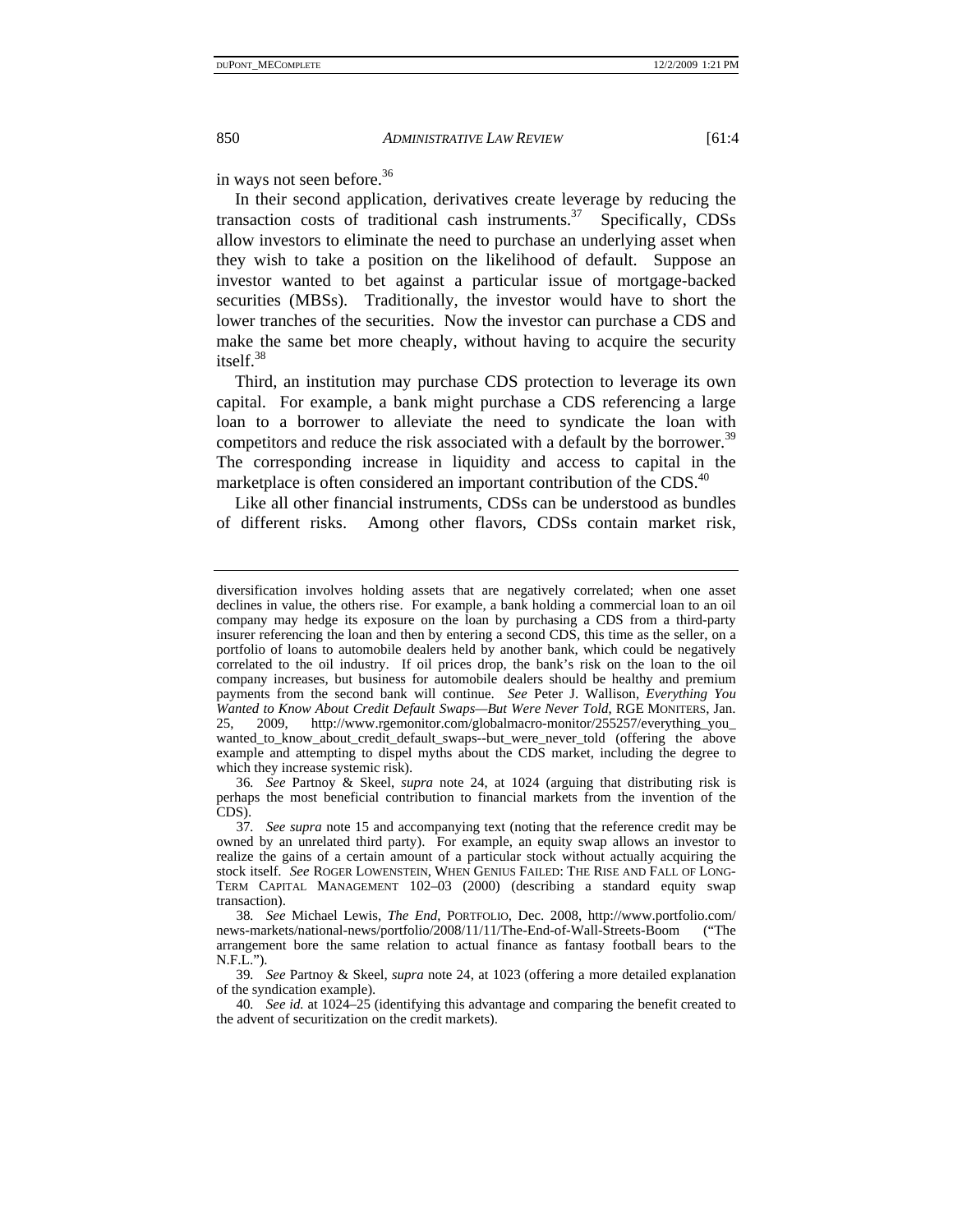counterparty risk, operational risk, and legal risk.<sup>41</sup> Market risk is the risk that market events will have an adverse effect on asset values.<sup>42</sup> For example, dramatic market movements in the value of MBSs, to which AIGFP's CDS portfolio was tied, caused a corresponding loss in the value of its CDS portfolio.<sup>43</sup> As with any derivative, a loss in the value of the underlying asset will cause corresponding, usually much greater, loss in the value of the derivative. Apart from concerns about the value of one's portfolio, market risk primarily presents itself in CDSs upon settlement of the contracts, when reference assets must be valued. Market risk is addressed in the ISDA's standard swap contracts by provisions allowing counterparties to select from a number of elective settlement and payment procedures.44

Counterparty risk is the risk that a party to a swap contract will not be sufficiently liquid to meets its obligations under the contract.<sup>45</sup> Counterparty risk exposure in forward-type derivatives like  $CDSs<sup>46</sup>$  is "two-sided"; unlike option-type derivatives, both parties to a swap are exposed to counterparty risk.<sup>47</sup> Counterparty risk creates perhaps the greatest risk exposure under CDS transactions. Counterparties to a CDS are typically asked to post collateral to cover counterparty risk.<sup>48</sup> However, because they derive their value from an underlying asset, "there are usually large fluctuations in the value of a derivatives contract during its life," creating difficulty and complexity in collateral arrangements as collateral is posted and reposted throughout the life of the contract.<sup>49</sup> As one industry participant notes, "Although no one knows exactly how much collateral is required to effectively manage Counterparty risk, as of year-end 2007, ISDA estimates that there was approximately \$2.1 trillion in collateral in circulation, up from \$1.3 trillion in each of 2006 and 2005."50 Lastly, it should be noted that the use of collateral "will not in general eliminate the credit risk of a counterparty."<sup>51</sup> Indeed, it may introduce or add to other

<sup>41</sup>*. See* WINTERS, *supra* note 30, at 7 (identifying these four categories among the principal risks in JP Morgan's derivatives holdings).

<sup>42</sup>*. Id.* (defining market risk).

<sup>43</sup>*. See supra* text accompanying note 8 (noting the relationship between AIGFP's MBS and CDS portfolios).

 <sup>44.</sup> For more on settlement and payment procedures, see generally Harding, *supra* note 23, at 82–99.

<sup>45</sup>*. See* WINTERS, *supra* note 30, at 7 (defining counterparty risk).

<sup>46</sup>*. See infra* note 132.

 <sup>47.</sup> Dietmar Franzen, *Design of Master Agreements for OTC Derivatives*, *in* 494 LECTURE NOTES IN ECONOMICS AND MATHEMATICAL SYSTEMS 19 (2001).

 <sup>48.</sup> For more on the specifics of collateral measurements and arrangements in the ISDA's master swap agreement, see generally *id.* at 25–27.

<sup>49</sup>*. Id.* at 19.

 <sup>50.</sup> TAKSLER ET AL., *supra* note 9, at 5.

 <sup>51.</sup> Franzen, *supra* note 47, at 28.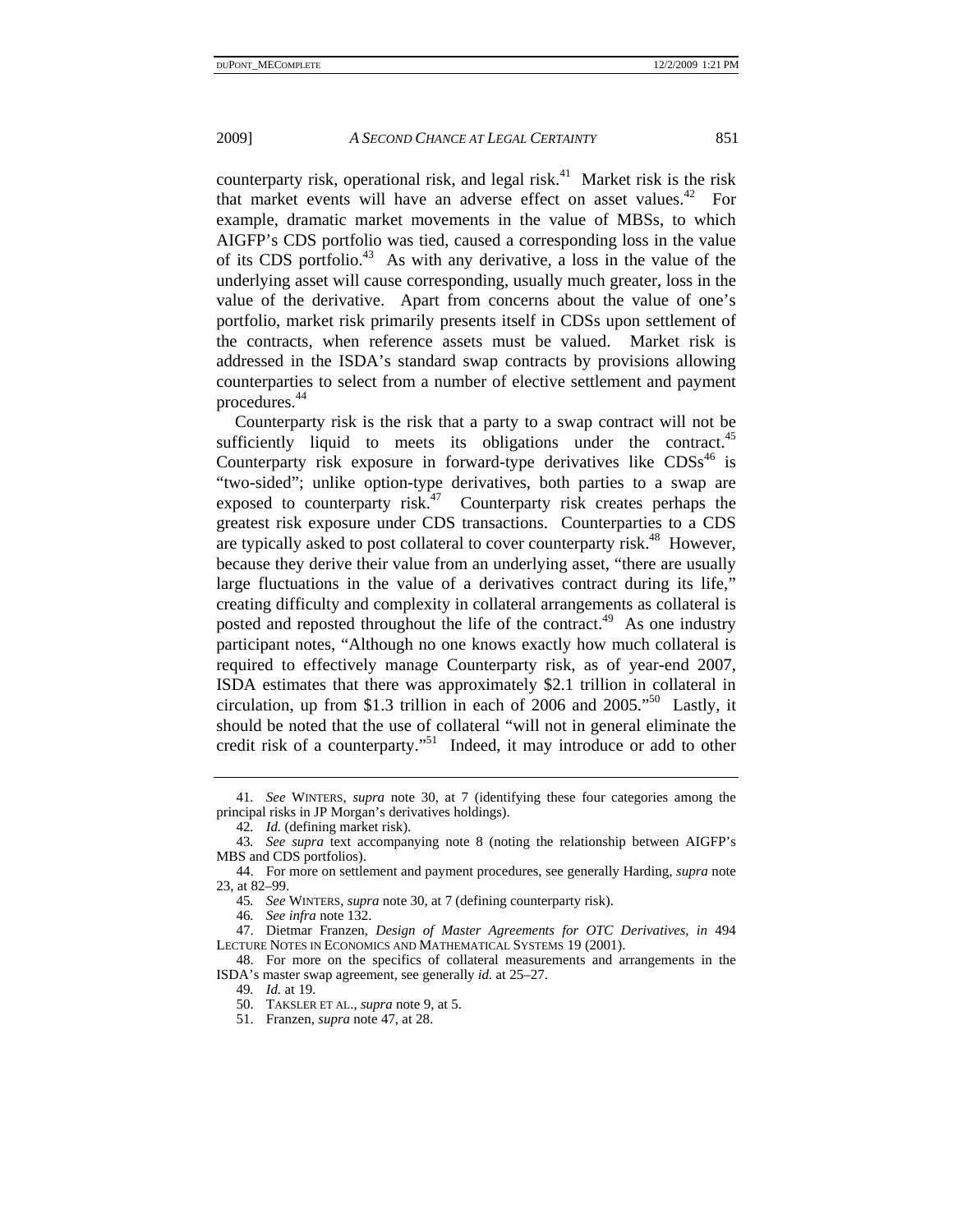preexisting risks, such as liquidity risk.<sup>52</sup> In AIG's case, as the housing market and the value of the assets its CDS portfolio insured deteriorated, provisions in its CDS contracts required it to post additional collateral to cover the increased likelihood that it would have to settle the contracts.<sup>53</sup> The contracts also required additional collateral when the ratings agencies cut its coveted AAA credit rating, potentially signaling decreased liquidity within  $AIG<sup>54</sup>$ 

Operational risk, or documentation risk, is the risk that errors and omissions in documentation or processing backlogs will result in financial loss.<sup>55</sup> Massive growth in the OTC derivatives industry during the late 1990s and into the early twenty-first century quickly outpaced the development of operational infrastructure in the industry, leading to confirmation backlogs and operational errors.<sup>56</sup> In 2006, major OTC derivatives market participants employed collective action to streamline settlement and confirmation procedures to reduce the number of unconfirmed trades by  $80\%$ .<sup>57</sup> The ISDA Master Swap Agreement contains various provisions addressing operational procedures, document transfers, and governing contractual terms when inconsistencies appear among various documents evidencing CDS transactions.<sup>58</sup>

Finally, legal risk is the risk that contract terms will be construed as ambiguous or unenforceable against a counterparty.<sup>59</sup> For example, something as essential as what qualifies as a credit event can be an issue of

<sup>52</sup>*. See* WINTERS, *supra* note 30, at 7 (noting that such risks include operational risk, credit risk of collateral issuer, custody risk, liquidity risk, or legal risk). Liquidity risk, the risk that a credit downgrade, counterparty default, or a mismatch in cash flows will reduce liquidity within an institution, can be thought of as a subset of counterparty risk; one firm's liquidity risk is another firm's counterparty risk. *See id.* (defining liquidity risk); *see also id.*  at 23 (defining liquidity risk as the risk that an event such as a credit rating downgrade, as happened to AIG, or a mismatch in cash flows—perhaps between offsetting CDSs held by the same entity—would lessen JP Morgan's own liquidity).

<sup>53</sup>*. See Liddy Addendum*, *supra* note 1 (citing as root causes of AIG's liquidity crisis the loss in value of AIGFP's CDS portfolio due to the deteriorating housing market and collateral calls from its CDS counterparties after its AAA credit rating was cut amid dramatic losses in the value of its assets).

<sup>54</sup>*. Id.*

<sup>55</sup>*. See* WINTERS, *supra* note 30, at 7 (defining operational risk as the risk that processing errors or confirmation backlogs will result in loss).

<sup>56</sup>*. See id.* at 21 (discussing JP Morgan's operational risk metrics and noting that market volatility and the integration of Bear Stearns have increased operational pressures on JP Morgan).

<sup>57</sup>*. See* U.S. GOV'T ACCOUNTABILITY OFFICE, CREDIT DERIVATIVES: CONFIRMATION BACKLOGS INCREASED DEALERS' OPERATIONAL RISKS, BUT WERE SUCCESSFULLY ADDRESSED AFTER JOINT REGULATORY ACTION 10 (2007) [hereinafter GAO REPORT] (describing this industry effort undertaken with the help of federal regulators).

<sup>58</sup>*. See generally* HARDING, *supra* note 23, at 35, 50–51 (summarizing the obligations of parties under an ISDA Master Agreement).

<sup>59</sup>*. See* WINTERS, *supra* note 30, at 7 (defining legal risk).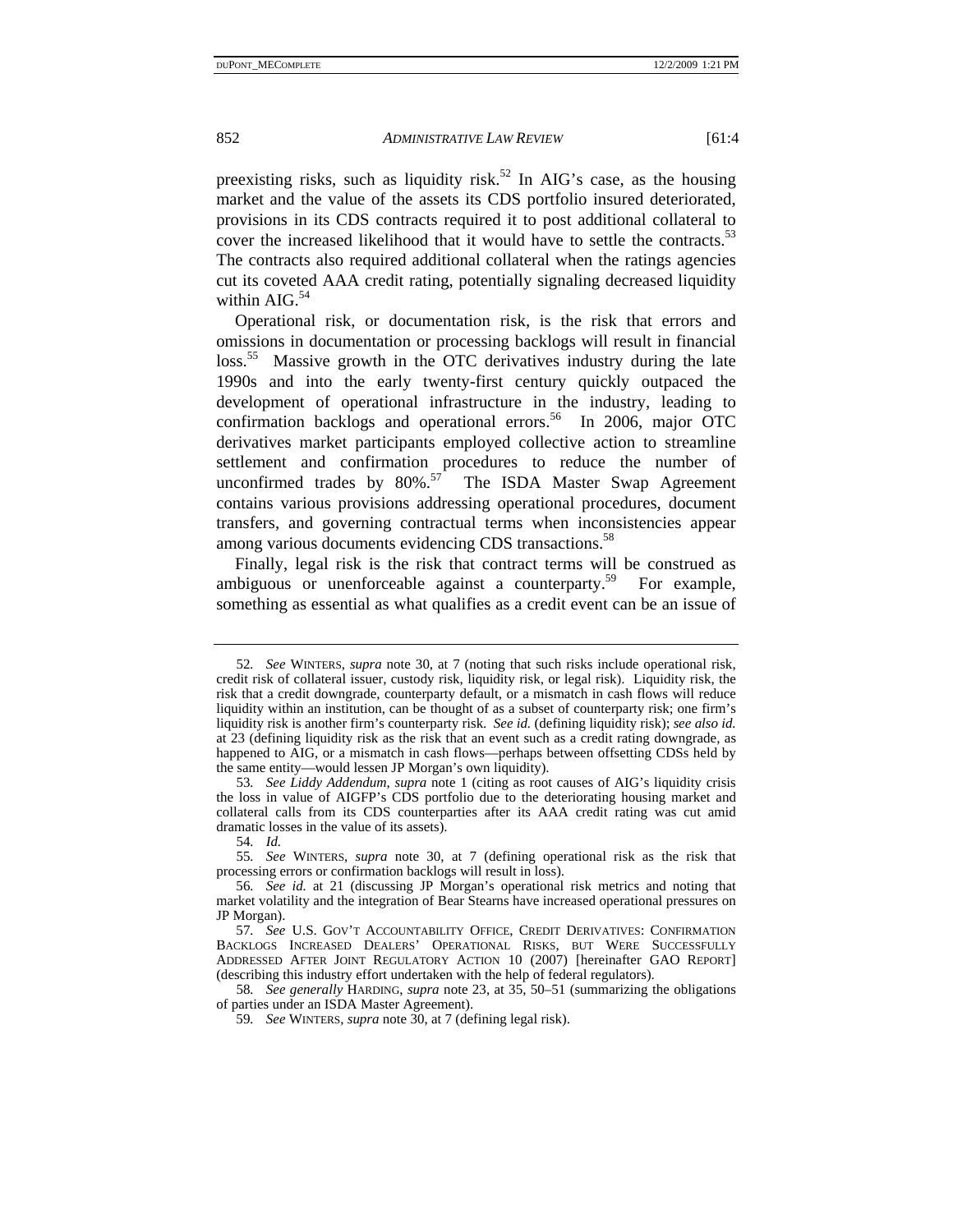dispute.<sup>60</sup> AIG's own Paris banking unit, Banque AIG, a subsidiary of AIGFP, is embroiled in a potential disaster demonstrating the necessity of predictability concerning what events allow counterparties to trigger or unwind contracts.<sup>61</sup> Ambiguous contract terms can also lead to dangerous conflicts of interest between parties at settlement.<sup>62</sup>

If parties to a CDS are not acutely aware of all risks and all contractual terms, as appears to have been the case with AIGFP, large amounts of counterparty or other risk can go unaccounted for or unhedged in a firm's risk assessment. CDSs have also been accused of increasing systemic risk by creating vast webs of interconnected counterparties<sup>63</sup> and possibly deepening the recent financial crisis.<sup>64</sup>

A final risk attributed to the lack of a fully transparent and efficient CDS market is its vast potential for speculation,<sup>65</sup> manipulation,<sup>66</sup> and insider

63*. See* Steven L. Schwarcz, *Systemic Risk*, 97 GEO. L.J. 193, 204 (2008) (defining systemic risk as the risk that an economic shock, such as a market or institutional failure, will trigger the failure of a web of markets or institutions, ultimately resulting in an increase in the cost of capital or a decrease in its availability, often evidenced by significant price volatility); *cf.* Partnoy & Skeel, *supra* note 24, at 1040 (acknowledging that connections among firms created by webs of interrelated CDS contracts increase systemic risk in the wake of an economic shock); Neil Shah, *EU Derivatives Revamp Plan Puts Bankers on Edge: Industry Players, Fearing Tough Restrictions, Point to Concessions Already Made; What's 'Standardized'?*, WALL ST. J., July 3–5, 2009, at C2 (noting an argument by a derivatives trader that if governments aim to reduce systemic risk by regulating CDSs and other OTC derivatives, it makes most sense to establish a single global clearing facility to act as a central counterparty); Rob Wells & Sarah N. Lynch, *Obama Wants SEC, CFTC to Police Derivatives*, WALL ST. J., June 18, 2009, http://online.wsj.com/article/SB124520844404822287.html (reporting that a chief goal of the Obama Administration's plan for revamped derivatives regulation is to "[prevent] activities in those markets from posing risk to the financial system," a less artful way of describing systemic risk).

64*. See* Lynch & Ng, *supra* note 11 (noting that government efforts to retool financial regulation are "designed to address markets such as those for credit-default swaps, which many say exacerbated the financial crisis"); Sarah N. Lynch, *CFTC Chairman Details Derivatives Plan*, WALL ST. J., June 4, 2009, http://online.wsj.com/article/SB124413756875885773.html (stating that many believe large financial institutions created the recent credit crisis by using "exotic financial instruments like credit-default swaps to engage in reckless and risky trades").

65*. See* Lewis, *supra* note 38 and accompanying text ("The arrangement bore the same

<sup>60</sup>*. See, e.g.*, *Eternity Global Master Fund Ltd. v. Morgan Guar. Trust Co.*, 375 F.3d 168, 177–78 (2d Cir. 2004) (attempting to determine whether a "voluntary debt exchange" constituted a credit event triggering a CDS that Eternity purchased from JP Morgan as a hedge against Argentinean government bonds).

<sup>61</sup>*. See* Liz Rappaport, Liam Pleven & Carrick Mollenkamp, *AIG Fights a Fire at Its Paris Unit*, WALL ST. J., Mar. 26, 2009, at C1 (reporting that the resignation of two of Banque AIG's top managers could trigger default on its derivatives contracts, including CDSs, under provisions in the contracts designed to protect counterparties after changes of control).

<sup>62</sup>*. See* Tijoe, *supra* note 34, at 407–08 (describing a case where the plaintiff alleged that Credit Suisse, the seller of a CDS the terms of which charged it with valuing the reference credit at settlement, inflated the market value of the assets to reduce the amount it owed the buyer).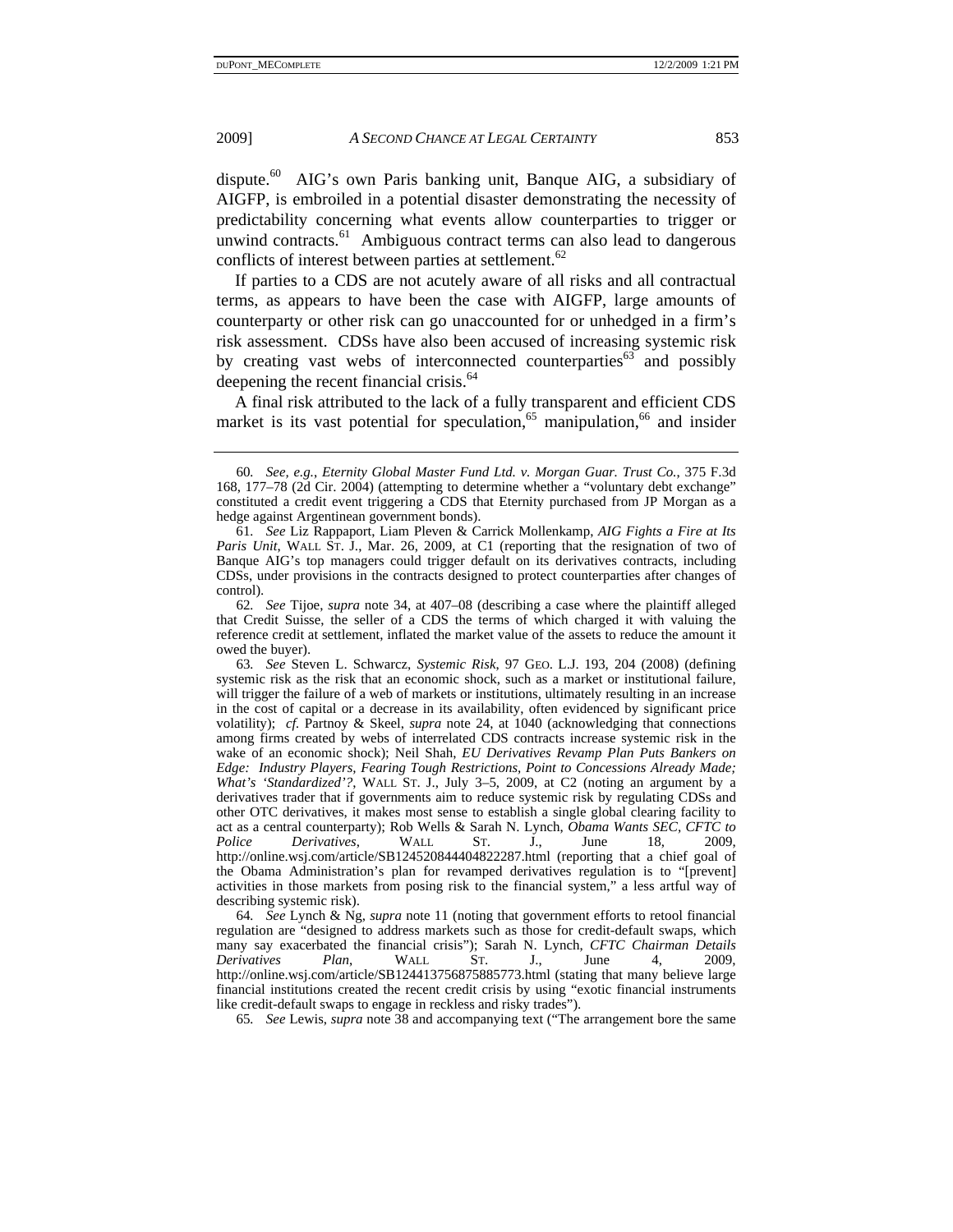trading.67 In a recent show of its antifraud authority over security-based swap agreements, the SEC brought an insider-trading action against a person alleged to have bought CDSs from a Dutch media company on material, nonpublic information obtained from a source at Deutsche Bank AG, who was in the process of structuring a debt offering on behalf of the company.68

#### II. REGULATORY HISTORY

"Our financial system is fast-paced, enormously creative."69 Time and again, regulators craft rules to address emerging issues and new products are developed seemingly overnight to sidestep them.<sup>70</sup> The story of the CDS has been no different.

#### *A. Development of the CDS*

A group of bankers at JP Morgan executed the first CDS in 1994 when they developed a plan to sell the risk from large loans extended to Exxon in the wake of the Exxon Valdez oil spill. The plan was developed to allow JP Morgan to reduce the amount of regulatory capital needed to cover the

relation to actual finance as fantasy football bears to the N.F.L.").

<sup>66</sup>*. See* Partnoy & Skeel, *supra* note 24, at 1034–35 (using the 2004 Chapter 11 filing of Tower Automotive to illustrate the incentive for lenders who purchase CDSs to hedge positions on their loans to "use the leverage afforded by its loan to force a default" and "affirmatively destroy value"). For more about the Tower Automotive incident, see Henny Sender, *Hedge-Fund Lending to Distressed Firms Makes for Gray Rules and Rough Play*, WALL ST. J., July 18, 2005, at C1 (discussing how some bankers believed that hedge funds that financed loans to Tower forced its default to cover short positions it used as hedges for the deal).

<sup>67</sup>*. See* Tijoe, *supra* note 34, at 413 (reporting that the credit derivatives markets are especially vulnerable to insider trading since the primary actors, large financial institutions, are buying and selling derivatives referencing companies to which they have loan exposures, granting them inside knowledge).

<sup>68</sup>*. See* Liz Rappaport, *Case Opens New Front on Insider Trading*, WALL ST. J., May 6, 2009, at C1 (describing how the investor purchased CDSs referencing the company before it became public information that the company would increase the size of the offering, thus taking on more debt and increasing the price of CDSs referencing it).

 <sup>69.</sup> LOWENSTEIN, *supra* note 37, at 37 (quoting David. W. Mullins, former Vice Chairman of the U.S. Federal Reserve).

 <sup>70.</sup> An elegant example is the total return equity swap, a precursor of the CDS. "Regulation T" is a Federal Reserve Board regulation that limits margin—the extension of credit from brokers toward the purchase of stocks. *See* Credit by Brokers and Dealers (Regulation T), 12 C.F.R. § 220.1 (2009) (stating that Regulation T imposes "initial margin requirements and payment rules on certain securities transactions"). An equity swap does an end run around Regulation T because there is no actual purchase of any stock; an investor merely swaps premium payments with a bank in exchange for the payment of the "total return" (any appreciation plus any dividend paid) on a certain amount of a specified equity. *See* LOWENSTEIN, *supra* note 37 (explaining such a transaction between the infamous hedge fund, Long-Term Capital Management and Swiss Bank).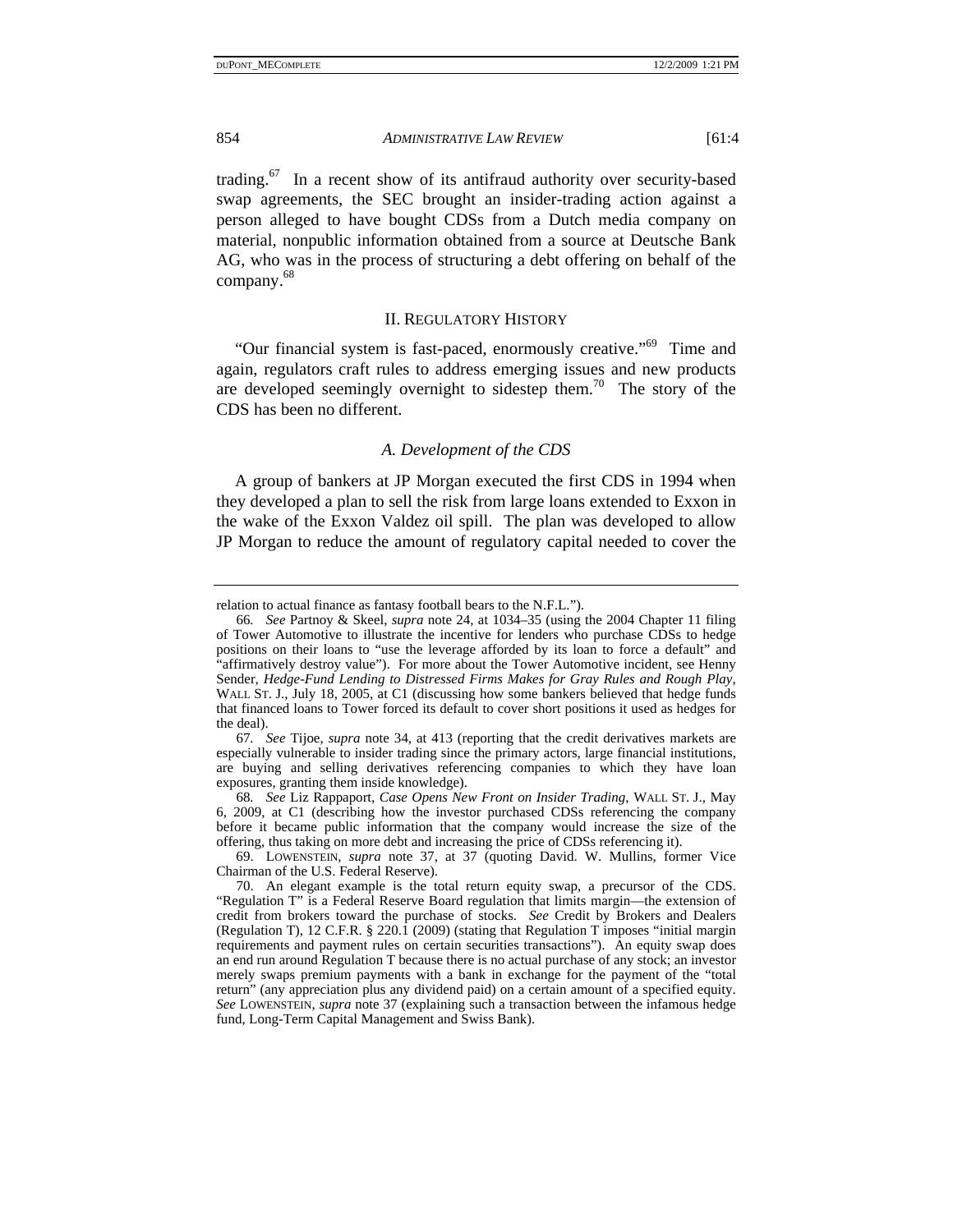risk of the loans.71 When banks purchase CDSs on held assets they are able to "diminish their Basel-dictated capital reserve requirements by unloading some of the risks on their balance sheets."<sup>72</sup> In addition to reducing regulatory capital, CDSs are utilized as a form of credit enhancement for asset-backed securities.73 In 1998 JP Morgan created an early form of collateralized debt obligation (CDO), called the Broad Index Secured Trust Offering, or Bistro, and approached AIGFP with a proposal to have it write CDSs on the senior tranches of the structured deals as a form of credit enhancement, to reassure "skittish investors."74

At the time, rules implementing the Basel Accord of July 1988 governed capital requirements for U.S. banking institutions.<sup>75</sup> In July 1994, the Basel Committee amended the Accord through "Basel II," allowing commercial banks to calculate capital requirements for derivative contracts using a measure it had previously been reluctant to permit because it would always "yield a smaller capital requirement for each transaction" than the method previously used.76 Banks long sought permission to use the method finally endorsed under Basel II because the reduced credit risk, and therefore reduced capital requirements, allowed them to enter into a greater number of transactions with each of their counterparties.<sup>77</sup>

Currently, under Basel  $II<sub>1</sub><sup>78</sup>$  in determining appropriate capital levels, banks must take into account market, operational, and credit risks.<sup>79</sup>

77*. Id.*

<sup>71</sup>*. See* John Lanchester, *Outsmarted: High Finance vs. Human Nature*, NEW YORKER, June 1, 2009, at 83, *available at* http://www.newyorker.com/arts/critics/books/2009/06/01/090601crbo\_books\_lanchester (reviewing a recent book discussing the creation of credit derivatives and CDSs).

 <sup>72.</sup> Schwartz, *supra* note 17, at 175.

<sup>73</sup>*. Credit enhancement* is a term describing various strategies "used by debt issuers to raise the credit rating of their offering, and thereby lower their interest costs." BARRON'S DICTIONARY OF FINANCE AND INVESTMENT TERMS, *supra* note 21, at 152. In the modern CDO market CDSs are but one form of credit enhancement. Others include overcollateralization (putting more assets in the tranches than needed to pay the promised return to investors), bank letters of credit, or municipal bond insurance. *See id.* at 153.

 <sup>74.</sup> Dennis & O'Harrow, *supra* note 2.

<sup>75</sup>*. See* Barbara C. Matthews, *Capital Adequacy, Netting, and Derivatives*, 2 STAN. J.L. BUS. & FIN. 167, 168 (1995) (explaining that the Basel Accord established "international minimum capital requirements to cover the credit risks of bank's on- and off-balance-sheet activities").

<sup>76</sup>*. Id.* at 171–72.

 <sup>78.</sup> The United States adopted Basel II in 2007. *See* News Release, Administrator of National Banks, Office of the Comptroller of the Currency, OCC Approves Basel II Capital Rule (Nov. 1, 2007), http://www.occ.gov/ftp/release/2007-123.htm (announcing the approval of a final rule implementing the Basel II agreement); *see also* Risk-Based Capital Standards: Advanced Capital Adequacy Framework—Basel II, 72 Fed. Reg. 69,288 (Dec. 7, 2007) (codified at 12 C.F.R. pt. 325) (implementing the Basel II agreement).

<sup>79</sup>*. See* James A. Fanto, *The Role of Financial Regulation in Private Financial Firms: Risk Management and the Limitations of the Market Model*, 3 BROOK. J. CORP. FIN. & COM. L. 29, 40 n.74 (2008) (noting the implementation of the Basel II requirements and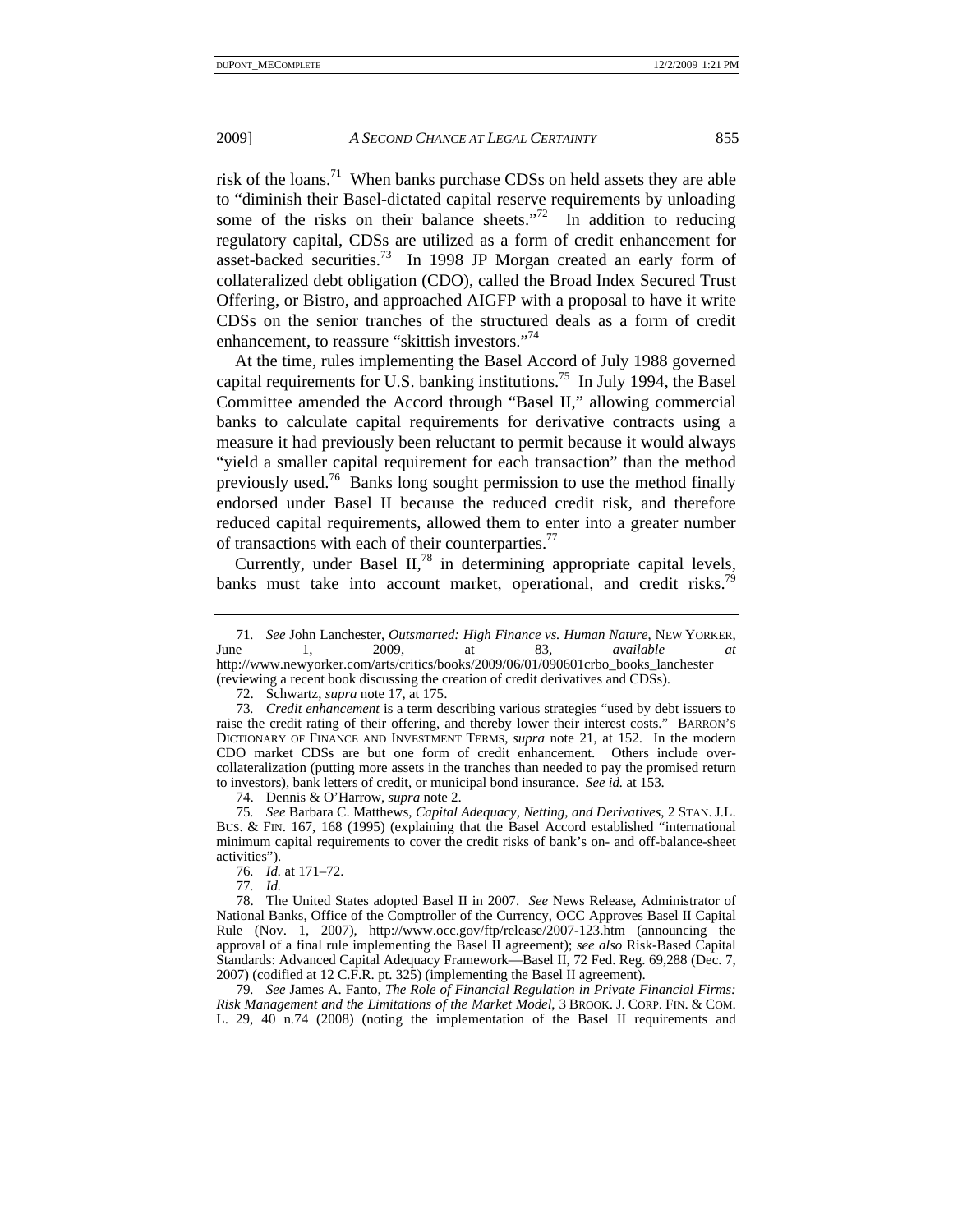However, risk assessments are conducted internally<sup>80</sup> and adequate guidance as to the calculation of credit risk is lacking.<sup>81</sup> Indeed, financial institutions must incorporate credit derivative positions into their calculations of required risk-based capital levels, $82$  but they may also recognize the hedging effects of eligible CDSs on calculations of credit  $risk<sup>83</sup>$ 

Recently, AIG disclosed in regulatory papers that it faces new risks from a portfolio of "regulatory capital super senior credit default swap[s]" written to provide "regulatory capital relief" for a number of financial institutions, mostly in Europe. $84$  AIG also expects that most of the counterparties to these contracts will terminate the swaps as the transition from Basel I to Basel II continues, and the market for regulatory-capitalreducing derivatives diminishes.<sup>85</sup>

#### *B. The State of Regulatory Non-Authority*

At the turn of the century the U.S. economy narrowly averted the Long-Term Capital Management (LTCM) debacle,<sup>86</sup> and Congress aimed to bring "legal certainty"<sup>87</sup> to the uncertain status of the market for OTC derivatives.<sup>88</sup> At the time, the CDS was a relatively new addition to the

85*. Id.*

identifying risks incorporated in capital calculations).

<sup>80</sup>*. See id.* at 39–40 (arguing that this internal assessment is an acknowledgement that federal banking regulators recognize they do not have the resources to design and implement specific risk models for institutions).

<sup>81</sup>*. See id.* at 40 n.74 (noting that while standards have been issued to assess market risk, banking regulators adopted only guidelines for assessing credit and operational risks).

 <sup>82.</sup> André Scheerer, *Credit Derivatives: An Overview of Regulatory Initiatives in the United States and Europe*, 5 FORDHAM J. CORP. & FIN. L. 149, 179–80 (2000) (citing OFFICE OF THE COMPTROLLER OF THE CURRENCY, OCC 96-43, CREDIT DERIVATIVES: GUIDELINES FOR NAT'L BANKS, *available at* 1996 WL 479141, at \*9).

<sup>83</sup>*. See* Capital Adequacy Guidelines for Banks: Internal-Ratings-Based and Advanced Measurement Approaches, 12 C.F.R. pt. 3 app. C (2009) (allowing for recognition of hedging activities in capital computation for eligible CDSs at Section 34).

 <sup>84.</sup> David J. Reynolds, *AIG Signals More Losses on Derivatives Portfolio*, WALL ST. J., July 1, 2009, at M12.

 <sup>86.</sup> A full discussion of the collapse of Long-Term Capital Management is beyond the scope of this Comment. For an in-depth account, see generally LOWENSTEIN, *supra* note 37 (recounting the rise and fall of John Merriwether's prominent hedge fund, which was brought down quickly as a result of large derivatives positions creating massive leverage).

<sup>87</sup>*. See* John T. Lynch, Comment, *Credit Derivatives: Industry Initiative Supplants Need for Direct Regulatory Intervention—A Model for the Future of U.S. Regulation?*, 55 BUFF. L. REV. 1371, 1378 (2008) (identifying flexibility, legal certainty, and shared regulatory coordination as three key purposes of the Commodities Futures Modernization Act of 2000 (CFMA)).

<sup>88</sup>*. See* Joel Wattenbarger, CFTC Jurisdiction over OTC Derivatives 6–7 (May 7, 1999) (unpublished comment), http://cyber.law.harvard.edu/rfi/papers/cftc.pdf. (pointing out that a critical cause of the uncertainty about the regulatory status of the OTC derivatives markets is the fact that the term *futures contract* is not defined in the CEA, thus leaving the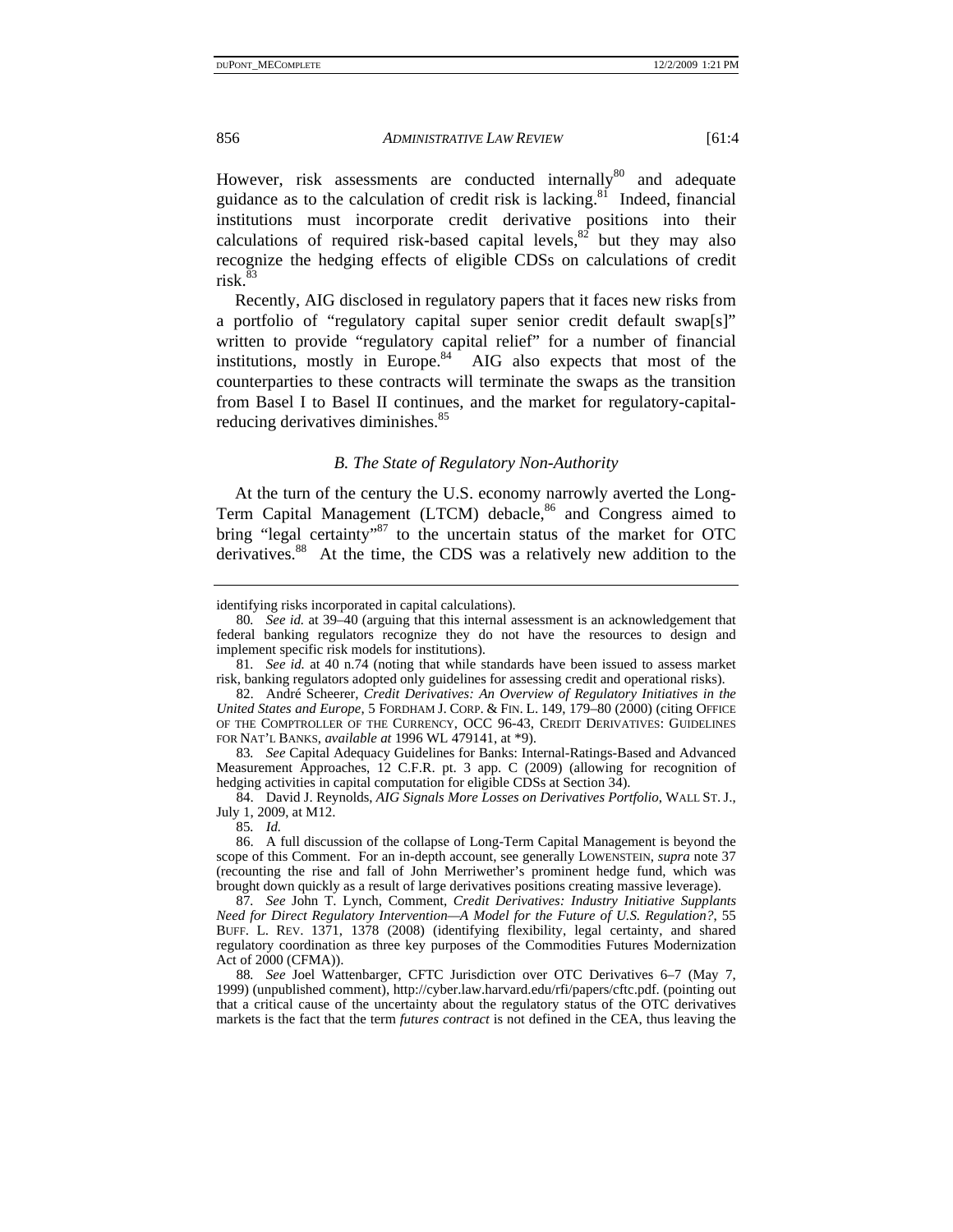panoply of OTC derivatives.<sup>89</sup> For the CDS market, the Commodity Futures Modernization Act of  $2000$  (CFMA)<sup>90</sup> achieved this legal certainty by providing that nothing in the Commodity Exchange Act of 1936  $(CEA)^{91}$  shall apply to swap agreements,<sup>92</sup> provided they meet certain conditions.<sup>93</sup> Furthermore, swap agreements are exempt from the Furthermore, swap agreements are exempt from the definition of *security* in both § 2A of the Securities Act of 1933 (Securities Act) and § 3A of the Securities Exchange Act of 1934 (Exchange Act).<sup>94</sup> Thus, CDSs are currently not subject to regulation by either the CFTC or SEC, except to the extent the SEC believes it maintains antifraud authority over security-based swap agreements.<sup>95</sup>

The regulatory framework of the CFMA was premised upon the belief that the players in the OTC derivatives market were sophisticated enough to protect themselves and that unnecessary regulation would stifle the growth of the markets and the innovation of new financial products.<sup>96</sup> Furthermore, regulators believed that a robust credit derivatives market could reduce the effects of systemic shock by distributing risk throughout

93*. See* Exemption of Swap Agreements, 17 C.F.R. § 35.2 (2009) (exempting swap agreements provided that (1) they are negotiated by eligible swap participants, (2) they are customized agreements, (3) the creditworthiness of a party subject to the agreement was a material consideration in determining the terms of the agreements, and  $(4)$  the agreement was executed OTC).

94*. See* 15 U.S.C. § 77b-1 (2006) (exempting security-based and non-security-based swap agreements from the definition of *security* in § 2(a)(1) of the Securities Act); 15 U.S.C. § 78c-1 (2006) (exempting security-based and non-security-based swap agreements from the definition of *security* in § 3(a)(10) of the Exchange Act).

95*. See* Wells & Lynch, *supra* note 63 (noting that although the CFMA prevents the SEC from directly regulating swaps it has some antifraud authority); *Sirri Testimony*, *supra*  note 4 ("[T]he SEC clearly has antifraud jurisdiction over the CDS market . . . .").

96*. See* Lynch, *supra* note 87 (noting that a stated goal of the CFMA was to "promote innovation for futures and derivatives"). The assumption that market participants were sophisticated enough to protect themselves would prove to be a monumental mistake as many institutional managers probably never fully understood the risks. In the 2008 installment of his annual letter to shareholders, Warren Buffet cautioned that "recent events demonstrate that certain big-name CEOs (or former CEOs) at major financial institutions were simply incapable of managing a business with a huge, complex book of derivatives. Include Charlie and me in this hapless group ...." Letter from Warren E. Buffett, Chairman of the Board, Berkshire Hathaway Inc., to the Shareholders of Berkshire Hathaway Inc. 17 (Feb. 27, 2009), http://www.berkshirehathaway.com/letters/2008ltr.pdf [hereinafter Buffet Letter].

CFTC and the OTC derivatives industry to argue over whether or not a particular derivative was a future for purposes of the CEA).

<sup>89</sup>*. See supra* notes 71–74 and accompanying text.

 <sup>90.</sup> Pub. L. No. 106-554, 114 Stat. 2763 (2000) (codified as amended in scattered sections of 7 U.S.C.).

 <sup>91.</sup> Pub. L. No. 74-675, 49 Stat. 1491 (1936) (codified as amended in scattered sections of 7 U.S.C.).

<sup>92</sup>*. See* 1 PHILIP MCBRIDE JOHNSON & THOMAS LEE HAZEN, DERIVATIVES REGULATION § 1.02[2][E] (successor ed. to PHILIP MCBRIDE JOHNSON & THOMAS LEE HAZEN, COMMODITIES REGULATION (3d ed. 2004)) (describing exemptions from regulation under the CEA enacted by the CFMA).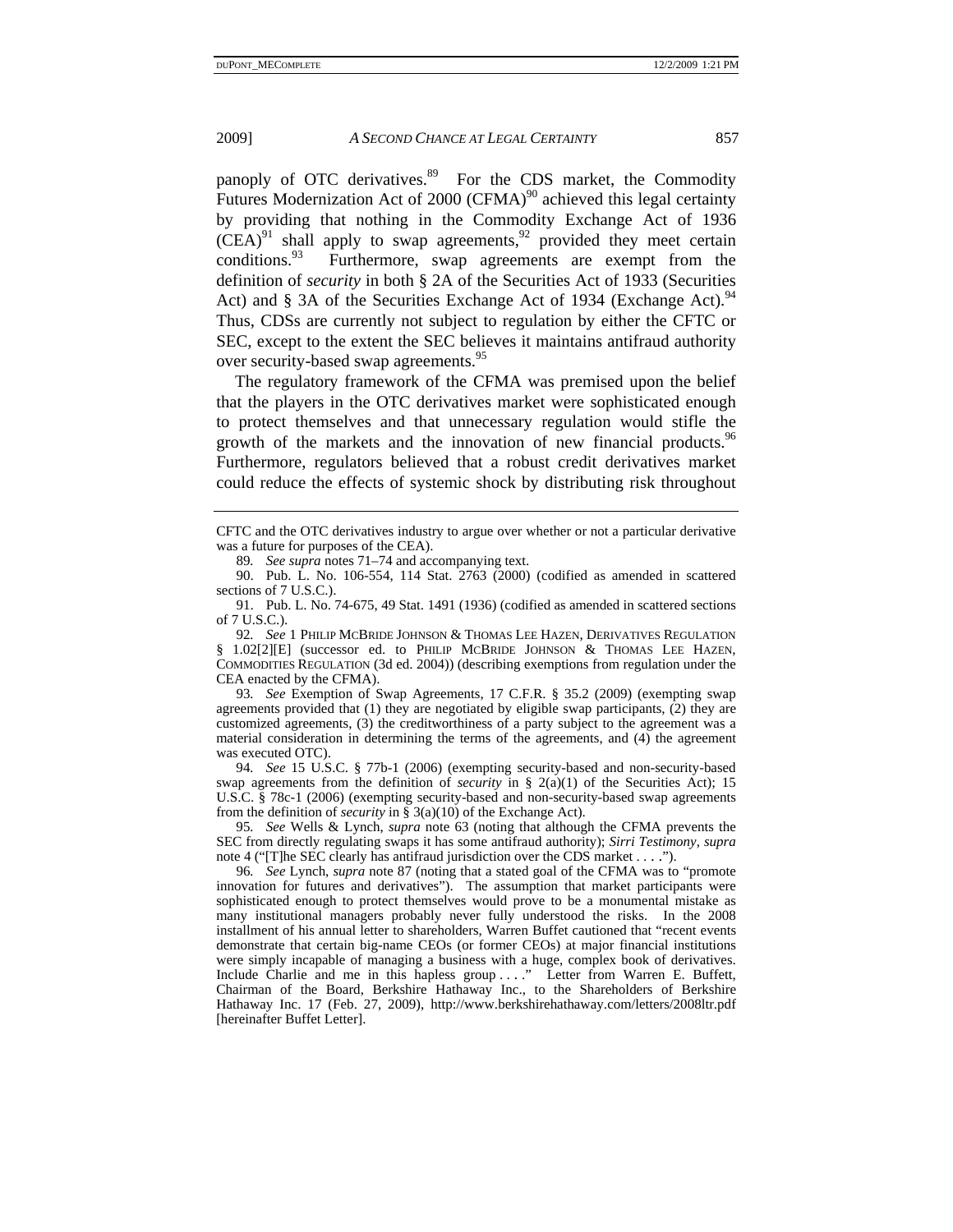the financial system. $97$  Thus, the CDS market grew unfettered by any significant regulatory constraints and is regulated only to the extent that market participants are themselves regulated.<sup>98</sup> While banking regulators stepped in to fill the void to some degree, they "gently prodded the industry to lead its own initiatives" rather than imposing heavy-handed regulation.<sup>99</sup>

#### III. RECENT REGULATORY AND INDUSTRY DEVELOPMENTS

On January 22, 2009, the SEC issued interim temporary rules exempting a narrow class of "eligible credit default swaps"100 from certain provisions of the Securities Act, the Exchange Act, and the Trust Indenture Act of 1939 (Trust Indenture  $Act$ )<sup>101</sup> in order to facilitate the clearing and settlement of eligible CDSs by central counterparties.<sup>102</sup> Securities Act Rule  $239T^{103}$  exempts eligible CDSs that are issued or cleared by a clearing agency registered as a clearing agency under § 17A of the Exchange Act, or that are exempt from such registration and are offered or sold to "eligible contract participants," as defined in § 1(a)(12)(C) of the CEA<sup>104</sup> from the provisions of the Securities Act.<sup>105</sup> This exemption does not apply to the antifraud provisions contained in §  $17(a)^{106}$  of the Securities Act.<sup>107</sup> Exchange Act Rules  $12a-10T^{108}$  and  $12h-1(h)T^{109}$  exempt eligible CDSs from the registration requirements contained in §§  $12(a)$ <sup>110</sup> and  $12(g)$ <sup>111</sup> of

101. 15 U.S.C. §§ 77aaa–77bbbb (2006).

102*. See* Temporary Exemptions for Eligible Credit Default Swaps to Facilitate Operation of Central Counterparties to Clear and Settle Credit Default Swaps, 74 Fed. Reg. 3967, 3967 (Jan. 22, 2009) (codified at 17 C.F.R. pts. 230, 240, & 260) [hereinafter Counterparty Order] (announcing the adoption of temporary rules exempting eligible CDS from certain provisions of the Securities Act, the Exchange Act, and the Trust Indenture Act of 1939).

 103. Temporary Exemption for Eligible Credit Default Swaps, 17 C.F.R. § 230.239T (2009).

104*. See* 7 U.S.C. § 1a(12) (2006) (defining eligible contract participants).

105. 17 C.F.R. § 230.239T(a).

106*. See* 15 U.S.C. § 77q(a)–(b) (2006) (proscribing fraudulent interstate transactions).

107. 17 C.F.R. § 230.239T(b).

 108. Temporary Exemption of Eligible Credit Default Swaps from Section 12(a) of the Act, 17 C.F.R. § 240.12a-10T (2009).

 109. Exemptions from Registration Under Section 12(g) of the Act, 17 C.F.R. § 240.12h-1(h)T (2009).

110*. See* 15 U.S.C. § 78l(a) (2006) (prohibiting any transaction in any security on any national securities exchange for which registration is not effective).

<sup>97</sup>*. See* Partnoy & Skeel, *supra* note 24, at 1024 (reporting that this was the view of Alan Greenspan, former Chairman of the Board of Governors of the Federal Reserve, at the time the CFMA was debated).

<sup>98</sup>*. See* GAO REPORT, *supra* note 57 (noting that while OTC credit derivatives "are not regulated, certain major market participants are").

<sup>99</sup>*. See* Tijoe, *supra* note 34, at 397 (describing the approach taken by the banking regulators as one of pushing industry participants to identify and manage risks posed by credit derivatives independently).

<sup>100</sup>*. See* 17 C.F.R. § 230.239T(d) (2009) (defining eligible credit default swaps).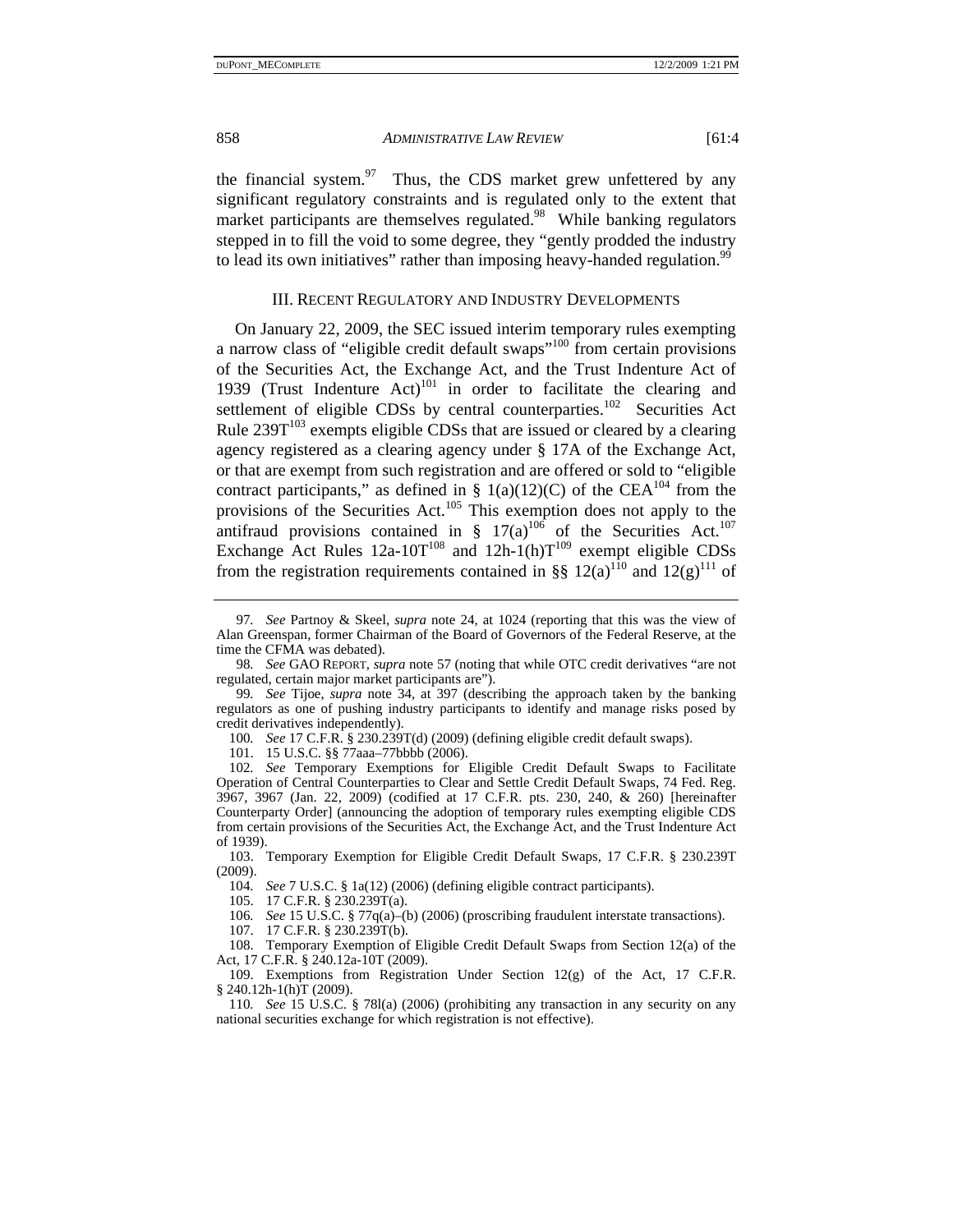the Exchange Act, respectively. Lastly, Trust Indenture Act Rule  $4d-11T^{112}$ exempts any eligible CDS from the Trust Indenture Act, "whether or not issued under an indenture . . . if offered and sold in reliance on Rule 239T<sup>"113</sup>

The SEC also endeavored to temporarily exempt clearing agencies acting as central counterparties from the requirement to register under  $§$  17A of the Exchange Act,<sup>114</sup> exchanges effecting transactions in nonexcluded CDSs from the requirements of §§  $5^{115}$  and  $6^{116}$  of the Exchange Act to register as national securities exchanges, and any broker or dealer effecting transactions on an exchange in nonexcluded CDSs from the requirements of  $\S 5^{117}$  of the Exchange Act.<sup>118</sup> The SEC undertook these actions to enable central counterparties and exchanges "to become operational while we gain useful experience with the CDS market and evaluate the public input, including comments, we receive on the temporary rules and exemptions."<sup>119</sup>

All of the above-mentioned exemptions apply only to certain "nonexcluded  $CDS[s]$ ."<sup>120</sup> For all swap agreements that do not meet the definition of nonexcluded CDSs, the exclusion from the definition of security in Section 2A of the Securities Act and § 3A of the Exchange Act will continue to apply.<sup>121</sup> All of these exemptions were also temporary and expired on September 25, 2009.<sup>122</sup>

The derivatives industries in both the United States and Europe have also undertaken a number of their own developments to strengthen and clarify the OTC markets, perhaps in an attempt to head off aggressive regulation.<sup>123</sup> In one such measure, participants in both the U.S. and

113*. Id.*

114*. See* 15 U.S.C. § 78q-1 (2006) (setting forth a national system for the clearance and settlement of securities transactions).

115*. See id*. § 78e (prohibiting transactions on unregistered securities exchanges).

116*. See id*. § 78f (setting registration requirements for national securities exchanges).

117*. See supra* note 115.

119*. Id.*

120*. See id.* at 3969 (defining nonexcluded CDSs as a small subset of CDS transactions that the SEC believes are not exempted from its jurisdiction by the CFMA).

121*. Id.*

122*. See* 17 C.F.R. § 230.239T (2009); 17 C.F.R. § 240.12a-10T (2009); 17 C.F.R. § 240.12h-1(h)T (2009); 17 C.F.R. § 260.4d-11T (2009).

123*. See* Serena Ng, *Banks Seek Role in Bid to Overhaul Derivatives*, WALL ST. J., May

<sup>111</sup>*. See id*. § 78l(g) (setting registration requirements and exemptions therefrom for issuers of securities).

 <sup>112.</sup> Temporary Exemption for Eligible Credit Default Swaps Offered and Sold in Reliance on Securities Act of 1933 Rule 239T (§ 230.239T), 17 C.F.R. § 260.4d-11T (2009).

<sup>118</sup>*. See* Counterparty Order, *supra* note 102, at 3968 (discussing companion actions undertaken by the SEC to issue further exemptions to facilitate the use of exchanges for certain eligible CDS transactions).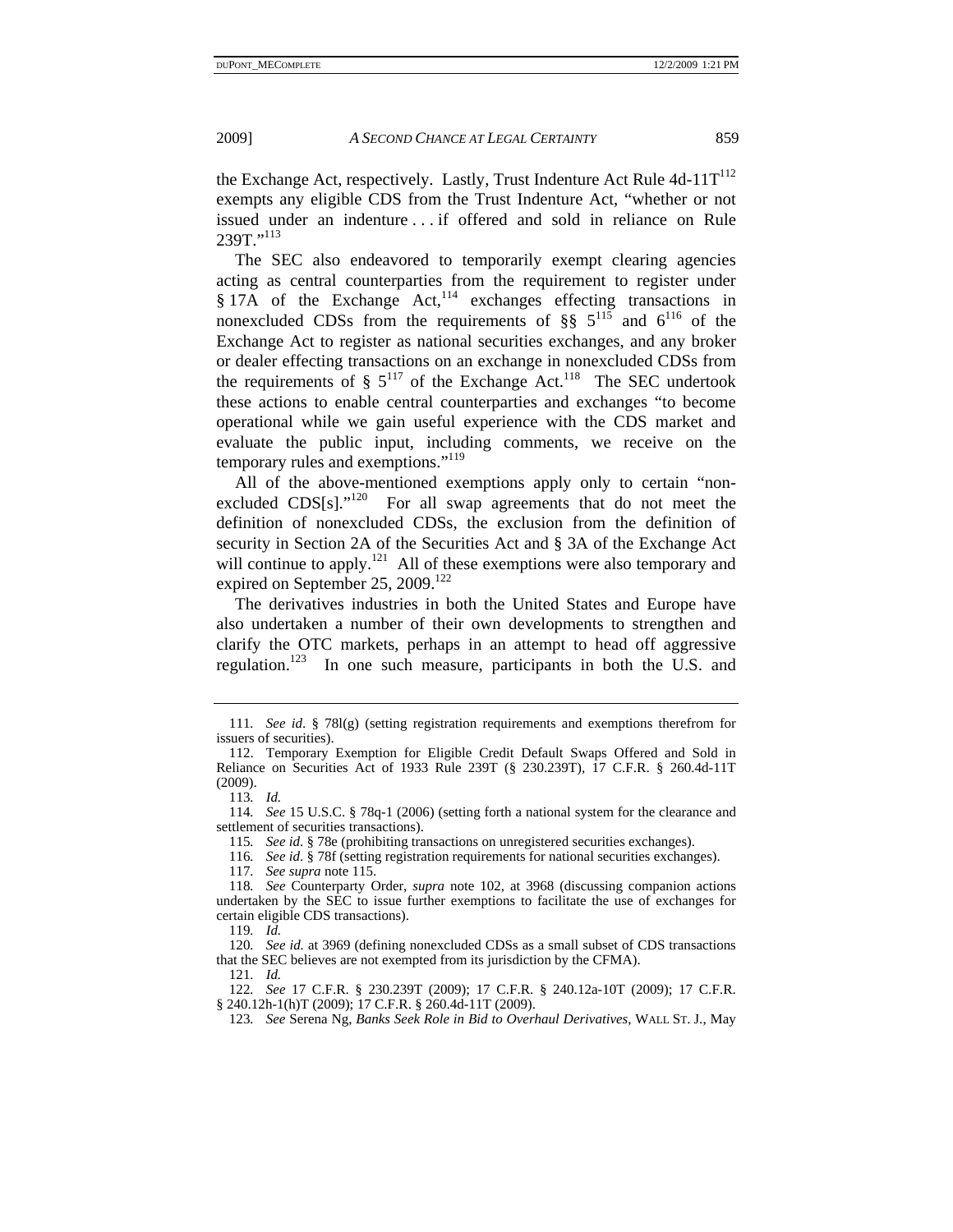European markets have adopted new standardized contracts with streamlined legal and settlement provisions and have utilized fixed coupons to provide for greater ease in clearing and risk management.<sup>124</sup> In the United States, CME Group, Inc. and Citadel Investment Group, L.L.C. recently partnered "to create an electronic trading platform for [CDSs]."<sup>125</sup> The same partnership also formed a clearing facility that has gained approval from regulators but is reported to have gained little support from industry participants.<sup>126</sup> Furthermore, the "only operable U.S. clearinghouse for [CDSs]," ICE Trust, is apparently only offering membership to major Wall Street banking institutions.<sup>127</sup> In a recent letter to the president of the Federal Reserve Bank of New York and eleven other major regulatory authorities, a group of large banks and money managers in the United States committed themselves to expanding access to clearing facilities for their clients and to "level[ing] the playing field between dealers and investment firms" by creating a mechanism to resolve valuation disputes.<sup>128</sup> Generally, initiatives proposed by the industry seem to be in accord with those prioritized by the government; however, as industry measures they would be voluntary and lack the teeth of agency regulation.

#### IV. REGULATION MOVING FORWARD

The near collapse of AIG, like the fall of LTCM before it, brings a renewed focus to the use and abuse of OTC derivatives generally and CDSs in particular. As Congress mobilizes to craft a response to our latest economic shock, the Obama Administration identified four regulatory objectives: "(1) preventing activities in [OTC] markets from posing risk to

<sup>29, 2009,</sup> at C1 (describing an effort by a group of major banks and money managers to present a plan to lawmakers detailing how they plan to overhaul their own industry and speculating that Wall Street is trying to "pre-empt new laws that could drain a big source of banks' profits").

<sup>124</sup>*. See* Serena Ng, *New Terms Planned for European Credit Default Swaps*, WALL ST. J., Apr. 19, 2009, http://online.wsj.com/article/Sb124000403639730191.html (reporting the new plan to trade with fixed coupons in Europe and noting that North American dealers began a similar program earlier in the month of April). These newly standardized CDSs are generally trading with coupons of 0.25%, 1%, 5%, or 10%. A contract with a 1% coupon means that for every \$10 million notional value on the contract, the protection buyer must pay \$100,000 annually. *Id.*

 <sup>125.</sup> Lynch & Ng, *supra* note 11.

<sup>126</sup>*. See* Serena Ng, *Friction on Swaps Response*, WALL ST. J., June 3, 2009, at M3 (reporting disagreement between large banks and money managers about how the industry should address changes to the OTC markets).

 <sup>127.</sup> Kara Scannell & Sarah N. Lynch, *Gensler Says Derivatives-Dealer Oversight 'Critical' to Obama Plan*, WALL ST. J., June 26, 2009, http://online.wsj.com/article/SB124594865220454879.html.

 <sup>128.</sup> Emily Barrett & Serena Ng, *Banks, Money Managers Make Derivatives Pitch*, WALL ST. J., June 3, 2009, at C4.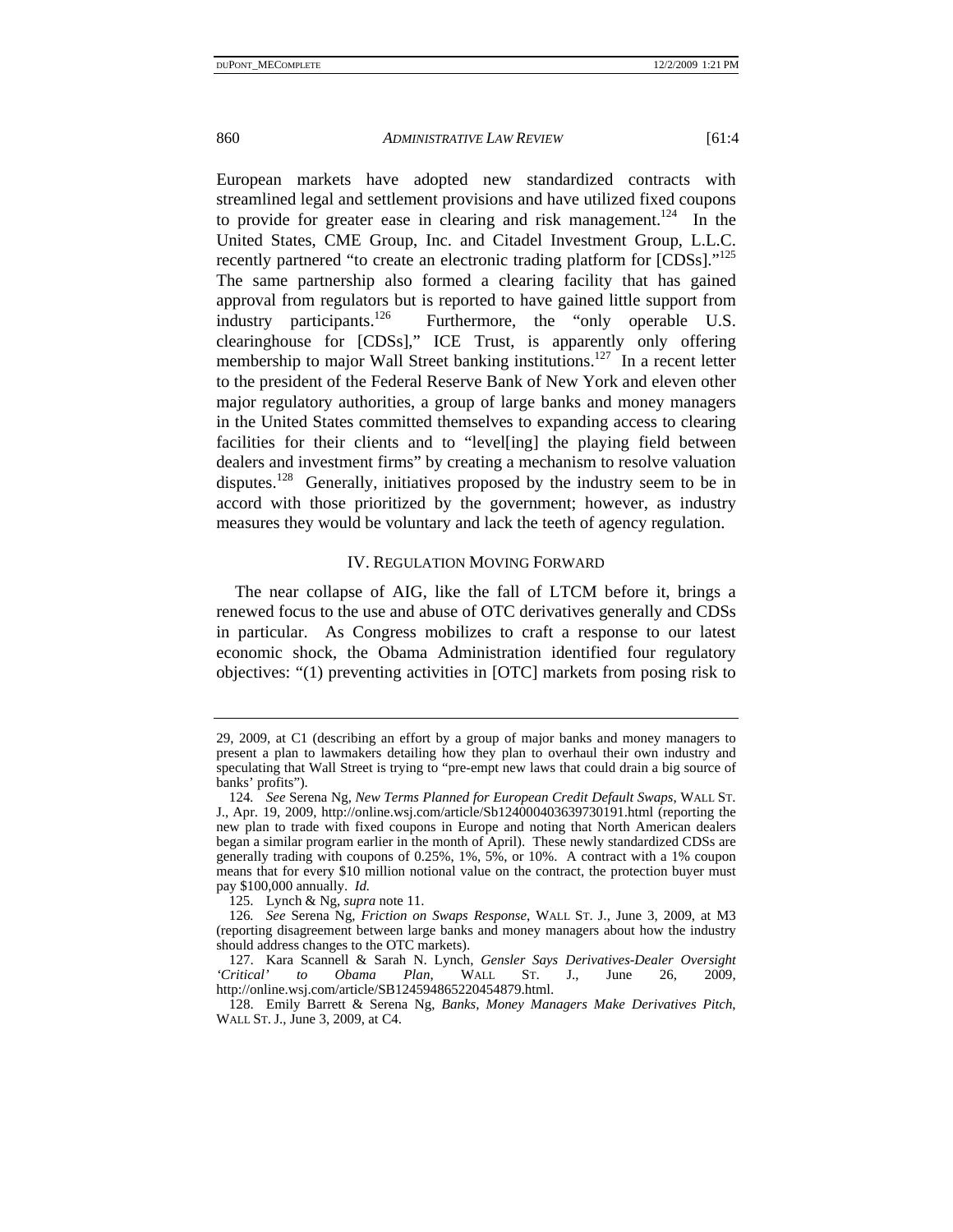the financial system; (2) promoting the efficiency and transparency of those markets; (3) preventing market manipulation, fraud and other market abuses; and (4) ensuring that OTC derivatives are not marketed inappropriately to unsophisticated parties."<sup>129</sup>

The remainder of this Part first concludes that the CFTC is the most appropriate agency to take the lead in regulation of CDSs and other OTC derivatives, and then argues that while additional reform is inevitable the movement of certain CDSs from OTC markets onto regulated exchanges and clearing facilities is a critical step in achieving the above-referenced regulatory objectives.

### *A. SEC and CFTC Jurisdiction*

There are traditionally two ways to sort authority over new financial products between the CFTC and the SEC. The first, definitional approach looks at the product and asks whether it meets the definition of a security or a future.<sup>130</sup> A second, functional approach looks at the economic substance of the product and asks whether the instrument is designed to raise and allocate capital (the SEC's specialty), or to shift and manage risk (the CFTC's specialty).<sup>131</sup> For CDSs, the CFTC is the appropriate choice under both of these metrics.

Although the CEA does not define the term *futures contract*, swaps generally, and the CDS in particular, are based upon the economic function of the forward.132 Futures, in turn, are simply customized, exchange-traded forwards.<sup>133</sup> In forwards, as in CDSs, buyers and sellers have fixed, symmetrical obligations; the buyer agrees to pay a specified price at a future date, while the seller agrees to deliver an asset.<sup>134</sup> Furthermore,

 <sup>129.</sup> DEP'T OF THE TREASURY, FINANCIAL REGULATORY REFORM: A NEW FOUNDATION 47 (2009), http://www.financialstability.gov/docs/regs/FinalReport\_web.pdf [hereinafter WHITE PAPER].

<sup>130</sup>*. See* Tijoe, *supra* note 34, at 394–95 (articulating that this is the traditional approach to allocating regulatory authority over new financial products, but noting that it is not particularly useful for innovative products like CDSs that defy easy classification).

<sup>131</sup>*. See* Wattenbarger, *supra* note 88, at 15 (referring to the position of former CFTC Chairperson Phillip Johnson that activities designed to shift or price risk are the regulatory responsibility of the CFTC).

 <sup>132.</sup> *See* Tijoe, *supra* note 34, at 415 (concluding that credit derivatives are "byproducts of options and forwards," and thus "more closely related to futures than securities")*; see also* BARRON'S DICTIONARY OF FINANCE AND INVESTMENT TERMS, *supra* note 21, at 270 (defining a forward as the purchase or sale of a financial instrument at the current price with delivery and settlement at a specified future date); Bernard J. Karol, *An Overview of Derivatives as Risk Management Tools*, 1 STAN. J.L. BUS. & FIN. 195, 196 (1994) (arguing that a swap is merely a type of customized forward).

 <sup>133.</sup> Karol, *supra* note 132, at 196.

 <sup>134.</sup> *Id.*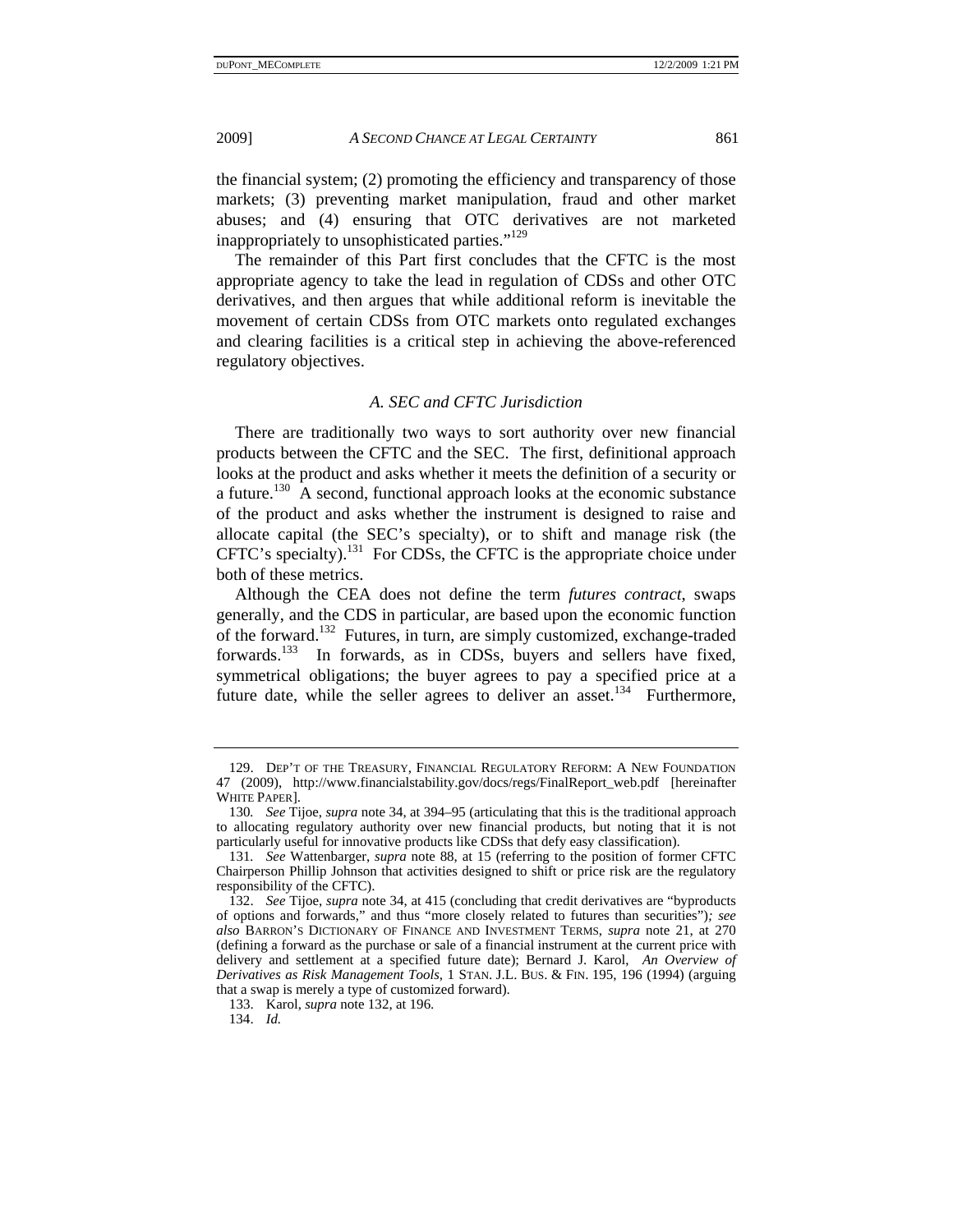CDSs and forwards create similar, two-sided risk exposures.<sup>135</sup> Thus, under the definitional jurisdictional test, CDSs are more akin to futures than securities. $136$ 

Under the functional test, CDSs again fall under the proper jurisdiction of the CFTC. Like options and futures, the basic economic utility of the CDS is as a risk management device to shift, price, or even acquire risk.<sup>137</sup>

However, it appears that shared jurisdiction between the SEC and CFTC is the most likely result; this has been the result in previous turf wars between the two agencies and has been alluded to in statements by the Obama Administration.<sup>138</sup> As a counterpoint to CFTC jurisdiction, the case for SEC jurisdiction relies primarily on the reach of the SEC's antifraud authority<sup>139</sup> and the interconnections between the CDS and cash securities markets.<sup>140</sup> In a recent interview, SEC Chairman Mary Schapiro argued that security-based derivatives should be subject to the same regulatory regime as securities because they can operate as "substitute[s] for direct participation in the securities markets . . . . . "<sup>141</sup> While certain derivatives can be used to replicate physical positions in cash markets, the relationship is somewhat more attenuated with CDSs than with other derivatives such as equity swaps. The SEC Chairman most recently proposed to divide authority by giving oversight of security-based swaps to the SEC, while giving the CFTC authority to regulate foreign-exchange, interest rate, and commodity swaps. $142$ 

There has been some discussion of combining the CFTC and SEC into a single regulatory body responsible for the financial system generally, but

 <sup>135.</sup> *See* Franzen, *supra* note 47 (explaining that, unlike option-type derivatives, both parties to forward-type derivatives, such as swaps, are exposed to counterparty risk).

 <sup>136.</sup> For an argument that CDSs do not meet the Supreme Court's *Howey* test for determining when a financial instrument or investment is a security, see Tijoe, *supra* note 34, at 396–97.

 <sup>137.</sup> *See* Karol, *supra* note 132, at 196 ("Derivatives are generally a zero-sum game; they allocate risk rather than create wealth."). For a discussion of the basic operation, uses by market participants, and attendant risks of CDSs, see *supra* Part II.

<sup>138</sup>*. See* Wells & Lynch, *supra* note 63 (reporting that a recent proposal on financial regulation released by the Obama Administration appears to advocate coextensive jurisdiction yet fails to elaborate just how authority would be divided).

<sup>139</sup>*. See Cox Testimony*, *supra* note 10 (discussing an effort by the SEC's Enforcement Division to investigate institutions and broker-dealers with significant trading activity in CDSs on the basis of its antifraud authority); *Sirri Testimony*, *supra* note 4 ("[T]he SEC clearly has antifraud jurisdiction over the CDS market . . . .").

<sup>140</sup>*. See Sirri Testimony*, *supra* note 4 ("[W]e have seen CDS spreads move in tandem with falling stock prices, a correlation that suggests that activities in the OTC CDS market may in fact be spilling over into the cash securities markets.").

 <sup>141.</sup> Kara Scannell, *Schapiro Supports Oversight of Derivatives*, WALL ST. J., June 18, 2009, http://online.wsj.com/article/SB124527900030625009.html; *see also supra* notes 37– 38 and accompanying text.

 <sup>142.</sup> Sarah N. Lynch, *Schapiro Says SEC Will Regulate Security-Based Swaps*, WALL ST. J., June 22, 2009, http://online.wsj.com/article/SB124569756995038161.html.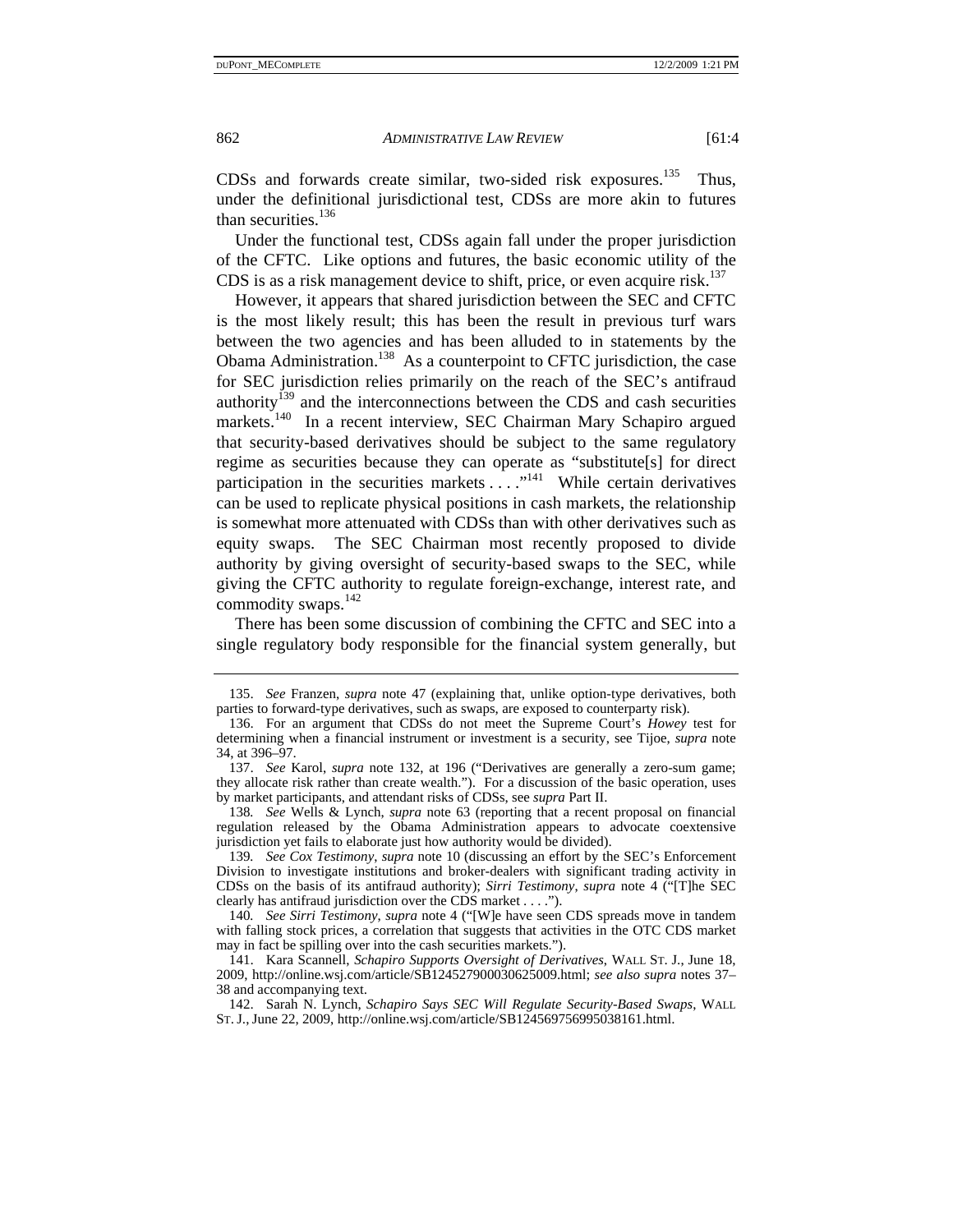such arguments do not seem to have gained serious support in light of the political push back that would likely accompany such an effort.<sup>143</sup> Still other commentators argue for a self-regulatory model.<sup>144</sup> However, recent market events appear to have shifted the political winds against such an argument.145 Because CDSs are statutorily exempted from the jurisdiction of the CFTC and SEC, $^{146}$  any turf war for authority must be settled by the stroke of a political pen. The CFTC is the most appropriate candidate for regulatory authority, but it will need significant additional resources to carry out effective oversight of the CDS market.<sup>147</sup>

#### *B. Key Regulatory Initiatives*

The two primary regulatory initiatives coming to the CDS market are the movement onto regulated exchanges and the expanded use of clearing facilities to be used as central counterparties.<sup>148</sup> However, market participants, Congress, and the Executive Branch differ as to what level of regulation should be imposed. The industry advocates the creation of central counterparties for standard products and increased reporting for customized products $149$  but believes that exchange trading and clearing should not be mandatory.<sup>150</sup> One proposed alternative is the imposition of "regulatory surcharges" on non-exchange-traded derivatives.<sup>151</sup> Such

<sup>143</sup>*. See* Scannell, *supra* note 141 (noting that "[s]ome critics say the administration was too timid and should have merged the two agencies"). For an argument that combining the CFTC and SEC to form a single financial market regulator would be advantageous, see Lynch, *supra* note 87, at 1434–40.

<sup>144</sup>*. See* Lynch, *supra* note 87, at 1405–15 (arguing that an OTC derivatives industry initiative in 2006 to reduce the number of unconfirmed trades by 80% demonstrates the ability of market participants to self-regulate). *But see Cox Testimony*, *supra* note 10 (identifying the purely voluntary nature of the SEC's now-defunct Consolidated Supervised Entity Program as a critical reason for its failure).

<sup>145</sup>*. See supra* note 11.

<sup>146</sup>*. See supra* Part III.B (discussing CFTC and SEC statutory authority with respect to derivatives).

<sup>147</sup>*. See* Gary Gensler, Nominee for Chairman, U.S. Commodity Futures Trading Commission, Testimony Before the Senate Comm. on Agriculture, Nutrition, and Forestry 2 (June 4, 2009),

http://www.cftc.gov/stellent/groups/public/@newsroom/documents/speechandtestimony/opa gensler-3.pdf. (remarking that the CFTC needs "positive new authority" "to fulfill its mission").

<sup>148</sup>*. See* Ian Talley, *Obama's Pick for Commodity Post Vows New Era of Regulation*, WALL ST. J., Feb. 4, 2009, at A10 (reporting that Gary Gensler, President Obama's nominee for Chairman of the CFTC, specifically stated that he would, if confirmed, oversee the movement of OTC derivatives onto regulated exchanges and clearing houses in response to written questions posed by lawmakers in anticipation of his nomination hearing).

<sup>149</sup>*. See supra* note 127 and accompanying text.

<sup>150</sup>*. See* Ng, *supra* note 123 ("Many bankers are against mandatory exchangetrading  $\dots$  .").

 <sup>151.</sup> Charles W. Calomiris, *Opinion: Financial Reforms We Can All Agree On*, WALL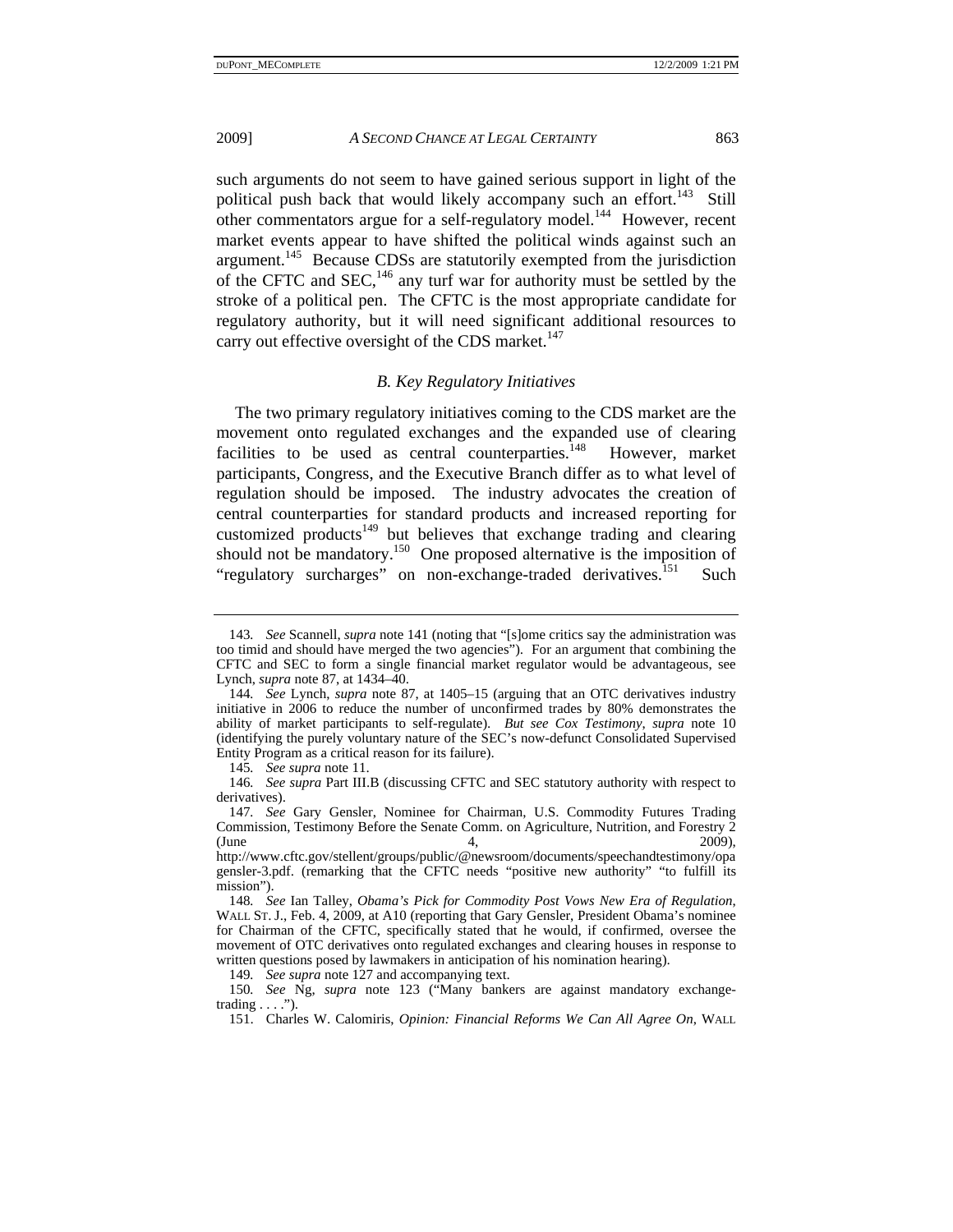surcharges would allow the market to decide how many, and which, derivatives utilize exchanges and clearing facilities by imposing on institutions higher capital requirements for customized OTC derivatives that have not been cleared.<sup>152</sup> On the opposite side of the spectrum, some members of Congress appear to be gunning for tough regulation, eliminating OTC markets and naked CDSs altogether.<sup>153</sup> Somewhere in between lies the Obama Administration, advocating a position that this Comment proposes is the soundest and most likely result—moving standardized CDSs to exchanges with mandatory use of clearing facilities, while still allowing custom OTC CDS trading for particularized purposes, subject to increased reporting and regulatory capital surcharges.<sup>154</sup>

While the remainder of this Comment addresses how exchange trading and clearing facilities would benefit the CDS market, regulators are most likely to consider numerous other measures including reforming capital requirements and accounting standards,<sup>155</sup> business conduct standards,<sup>156</sup> developing a transparent electronic trading platform,<sup>157</sup> regulation of hedge funds and other nonbank intermediaries, $\frac{158}{158}$  record keeping and reporting practices,<sup>159</sup> registration of derivatives dealers,<sup>160</sup> and aggregate speculative

155*. See* WHITE PAPER, *supra* note 129, at 48 ("Key elements of [a] robust regulatory regime must include conservative capital requirements . . . ."); Damian Paletta, *Geithner Wants New Rules to Check Risks*, WALL ST. J., Mar. 26, 2009, at A3 (reporting that Treasury Secretary Timothy Geithner is pushing for reform of financial accounting standards, regulatory capital levels, and risk-management standards as part of a general effort to reduce systemic risk in the U.S. economy).

156*. See* WHITE PAPER, *supra* note 129, at 48 (advocating the imposition of business conduct standards).

158*. See id.* (stating that Secretary Geithner is also calling for tighter controls on institutions like hedge funds). For more about hedge funds and the various loopholes that exempt them from regulation, see generally Wynkoop, *supra* note 32, at 3100–04.

159*. See* WHITE PAPER, *supra* note 129, at 48 (arguing that the CEA should be amended to allow the SEC and CFTC to impose record-keeping and reporting requirements

ST. J., Apr. 23, 2009, http://online.wsj.com/articles/SB124044213684645481.html.

<sup>152</sup>*. Id.*

 <sup>153.</sup> Lynch, *supra* note 16.

<sup>154</sup>*. See* Lynch, *supra* note 64 (reporting that CFTC Chairman Gary Gensler's plan is to introduce exchange trading and clearing for standardized OTC derivatives while still allowing for OTC trading of some customized derivatives); Scannell & Lynch, *supra* note 127 (noting that Mr. Gensler indicated that custom OTC contracts should correspond to higher capital requirements than standardized contracts because they are "less liquid and less transparent"). Specifically, the Obama Administration proposes to contain systemic risk by amending the CEA to require that standardized OTC derivatives be cleared through regulated central counterparties which impose "robust" margin requirements, but still allow for the possibility of custom products, albeit with the imposition of regulatory surcharges. *See* WHITE PAPER, *supra* note 129, at 47 (noting that regulatory reform should ensure that "customized OTC derivatives are not used solely as a means to avoid using [central counterparties]"); *id.*at 48 ("[R]egulatory capital requirements on OTC derivatives that are not centrally cleared also should be increased for all banks and [bank holding companies].").

<sup>157</sup>*. See id.* (arguing that this measure is needed to increase market efficiency and transparency).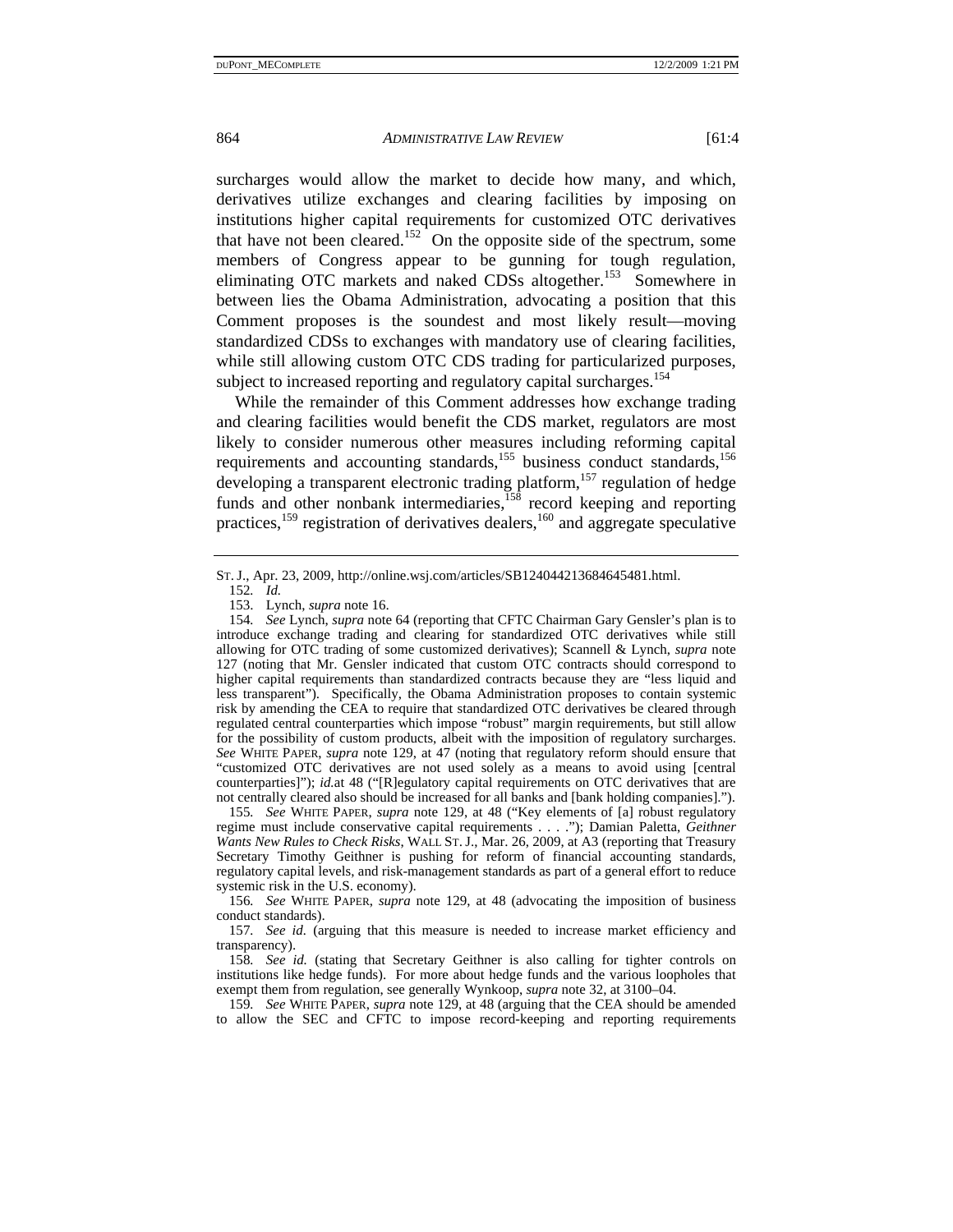position limits on derivatives holdings.<sup>161</sup>

#### *1. Movement onto Regulated Exchanges*

The enactment of the CFMA brought about a "three-tiered" layering of commodities and derivatives regulation.<sup>162</sup> The greatest degree of regulation takes place on the designated contract markets,<sup>163</sup> where retail futures trading occurs.<sup>164</sup> Efforts to bring CDSs into this top tier require removing their status as exempt transactions under the  $\text{CEA}^{165}$  and including them in the ambit of transactions which must be executed "on or subject to the rules of a . . . contract market or derivatives transaction execution facility."<sup>166</sup>

Standardization of contract terms such as timing and choice of credit events is an important, though not necessary, step toward efficient exchange trading. Doing so would render CDSs more fungible for purposes of exchange trading.<sup>167</sup> Efforts to create standardized CDS

162*. See* JOHNSON & HAZEN, *supra* note 92, § 1.02[8][F], at 83–84 (describing the effect of the enactment of the CFMA on the regulation of the commodities markets).

163*. Id.* § 1.04[1], at 150 (defining *contract markets* as "a board of trade or other exchange that has achieved designation as such by the CFTC"). Though not all contract markets are exchanges, and not all exchanges are contract markets, this Comment will use the terms exchange and contract market interchangeably for the sake of simplicity.

164*. See id.* § 1.02[8][F], at 84 (explaining further that commodities not traded on contract markets are subject to less regulation, depending on the classification of the commodity as either "excluded," "exempt," or "agricultural").

165*. See* 17 C.F.R. § 35.2 (2009) (exempting swap agreements from regulation under the CEA provided they are entered into by eligible swap participants, are customized agreements, the creditworthiness of a party subject to the contract was a material consideration in determining the terms of the agreement, and the agreement was not entered into and traded on or through a multilateral transaction facility).

 166. 7 U.S.C. § 6(a) (2006) (prohibiting the trading of futures other than on boards of trade designated or registered as a contract market or derivatives transaction execution facility by the CFTC, subject to certain exemptions).

167*. See* JOHNSON & HAZEN, *supra* note 92, § 1.02[3], at 25 (noting that a "key feature" of futures contracts traded on contract markets is "their standardized, uniform terms" and stating that these terms are "not negotiable between the parties"); *id.* at 26 (explaining that contracts for future delivery of a commodity without customized terms are still considered futures contracts if there is an implied right of the parties to enter into offsetting contracts in lieu of physical delivery of the commodity).

<sup>&</sup>quot;consistent with their respective missions"); Buffet Letter, *supra* note 96 ("When I read the pages of 'disclosure' in 10-Ks of companies that are entangled with [derivatives], all I end up knowing is that I *don't* know what is going on in their portfolios (and then I reach for some aspirin).").

<sup>160</sup>*. See* Scannell & Lynch, *supra* note 127 (reporting that Chariman Gensler stated in an interview with the *Wall Street Journal* that "'only through the dealer can we get the whole panoply' of information about derivatives contracts.").

<sup>161</sup>*. See* Lynch, *supra* note 64 (reporting that the Obama Administration's plan for OTC derivatives includes position limits); WHITE PAPER, *supra* note 129, at 48 (arguing that position limits should be set on OTC derivatives that "perform or affect a significant price discovery function with respect to regulated markets").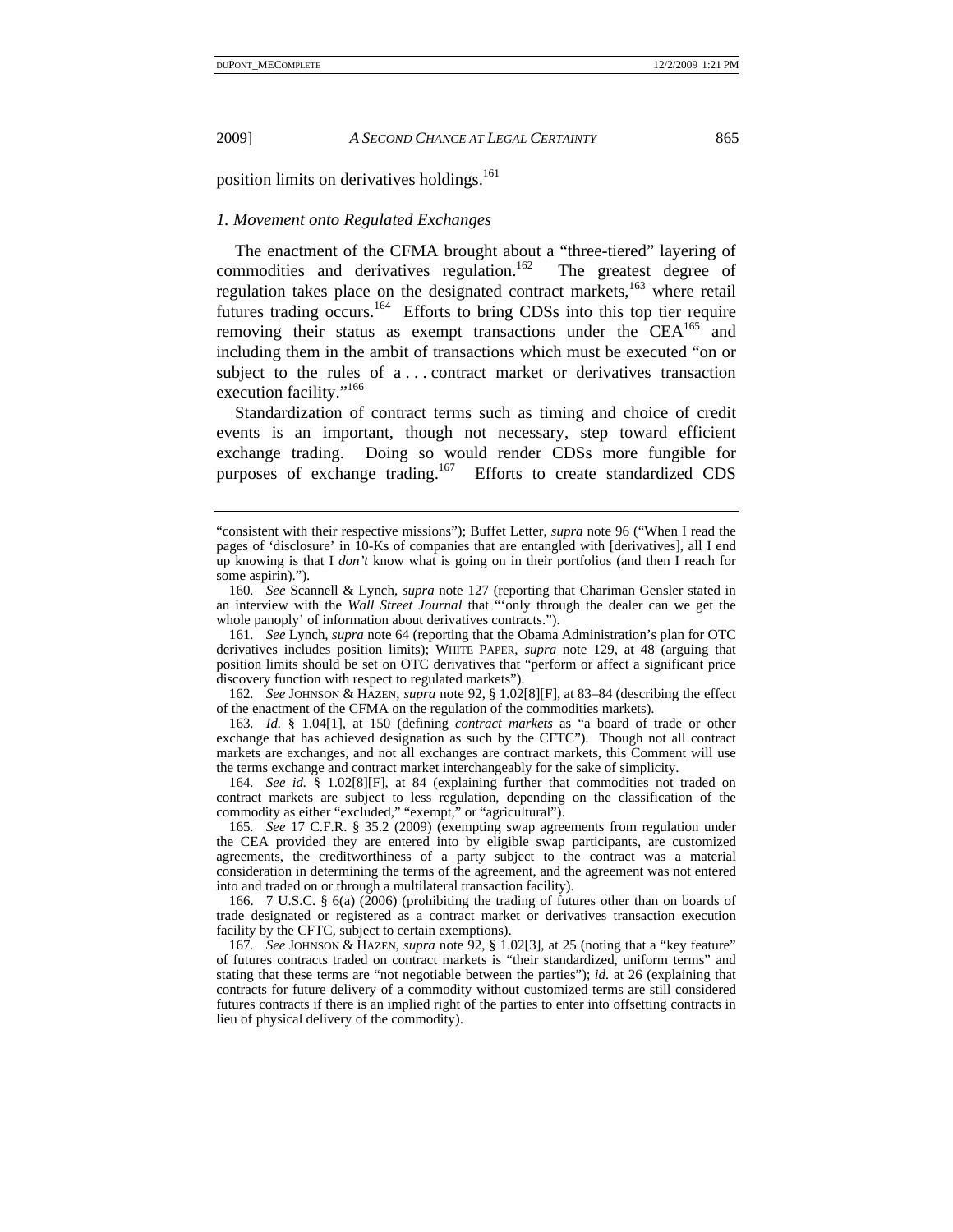contracts to facilitate exchange trading could be undertaken without substantial difficulty by referencing the ISDA's Master Swap Agreement.<sup>168</sup> Indeed, some standardization by market participants is Indeed, some standardization by market participants is already occurring.<sup>169</sup>

The benefits of exchange trading in the CDS market include providing a "centralized market, standardized contract specifications, transparent quotations, and transaction reporting."170 Furthermore, it protects the investing public by allowing "exchange subscribers to better assess market depth and liquidity and allow regulators to better surveil for violations" of antifraud laws.171 Indeed, registered contract markets and derivatives transaction execution facilities (DTEFs) are required to keep records of all activities for a period of five years for easy inspection by the CFTC.<sup>172</sup> The availability of such records, providing for easier inspection and investigation by investors and regulators alike, should be a key goal of any effort to reform what is criticized as a dangerously opaque market. However, perhaps the most beneficial result of moving CDSs to the contract markets in terms of reducing systemic risk is the introduction of central clearing facilities and counterparties.

#### *2. Central Clearing and Counterparties*

If CDSs are traded on contract markets they will then be subject to the rule that "[t]ransactions on contract markets, DTEFs or exempt boards of trade must be cleared by a derivative clearing organization registered with the CFTC."173 Use of derivative clearing organizations (DCOs) would improve the systemic and counterparty risk outlook of the CDS market in a

<sup>168</sup>*. See* ALASTAIR HUDSON, THE LAW ON FINANCIAL DERIVATIVES 82 (1996) (identifying the ISDA Master Agreement as the "rules of the game which the parties are to play, as those rules are understood by the market place"). For an example of an ISDA Master Agreement, see *id.* at 233.

<sup>169</sup>*. See supra* note 124 and accompanying text.

 <sup>170.</sup> Order Pursuant to Section 36 of the Securities Exchange Act of 1934 Granting Temporary Exemptions from Sections 5 and 6 of the Exchange Act for Broker-Dealers and Exchanges Effecting Transactions in Credit Default Swaps, 74 Fed. Reg. 133, 135 (Jan. 2, 2009).

<sup>171</sup>*. See id.* (noting added investor protection among the benefits of allowing exchange trading for certain CDSs not excluded from the SEC's jurisdiction under the securities laws).

<sup>172</sup>*. See* 7 U.S.C. § 7(d)(17) (2006) (mandating that boards of trade designated as contract markets "shall maintain records of all activities related to the business of the contract market in a form and manner acceptable to the Commission for a period of 5 years"); *see also id*. § 7a(d)(8) (applying to derivatives transaction execution facilities (DTEFs) the same record-keeping requirements that apply to designated contract markets).

 <sup>173.</sup> JOHNSON & HAZEN, *supra* note 92, § 1.05[3][A], at 192; *see also* 7 U.S.C. § 7a-1 (2006) (setting registration requirements and outlining governing principals for derivatives clearing organizations).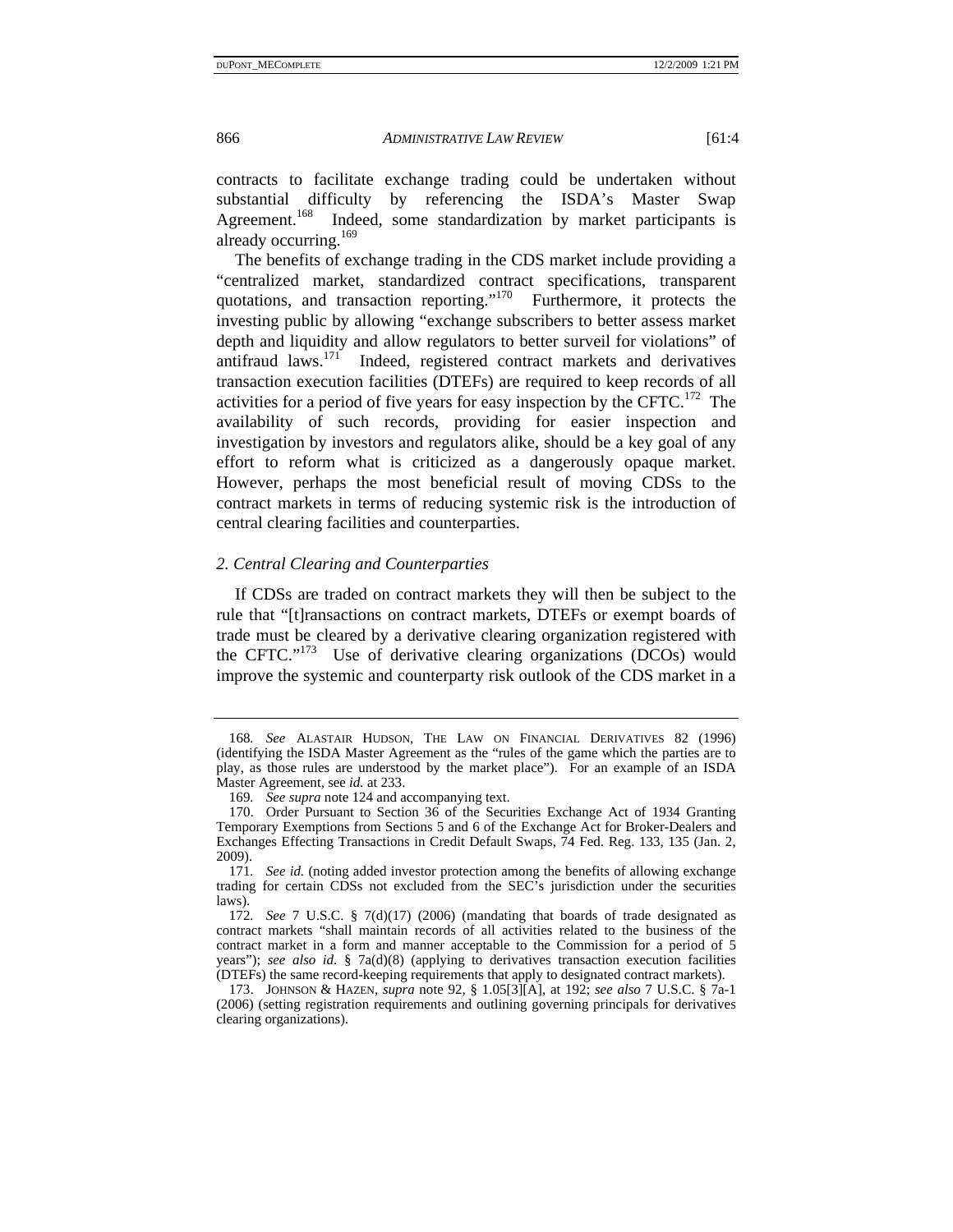number of ways.<sup>174</sup>

First, contract markets utilize clearance facilities, either internally or through the use of outside DCOs, to match offsetting sides of transactions by substituting the clearing facility for the immediate counterparties to a particular contract.<sup>175</sup> The DCO becomes buyer to one side and seller to the other.<sup>176</sup> Trades are "cleared" in the sense that the DCO confirms the transaction by receiving acknowledgment from both sides of the trade and stepping in as the central counterparty.<sup>177</sup> The hub-and-spoke system created by this process facilitates "entry and exit from the market" by eliminating the need for counterparties to locate original buyers and sellers to liquidate positions<sup>178</sup> and can effectively reduce systemic risk.<sup>179</sup>

Second, DCOs guarantee "the financial integrity of all . . . contracts that it has accepted."<sup>180</sup> To protect themselves, DCOs often require daily margins from clearing members.<sup>181</sup> Also, daily settlement by DCOs reduces operational risks in the CDS market by keeping a daily account of all open positions, paying and receiving funds as necessary.<sup>182</sup>

Membership in a DCO is separate from membership in a contract market and is available only to contract market participants who meet minimum financial requirements "that are typically far higher than the financial standards expected of other contract market members."<sup>183</sup> This vetting process is justified given the position DCOs take as financial guarantors of transactions executed by their members.184 Lastly, rules developed by the contract markets specify that all trades must be submitted to the DCO for clearance.<sup>185</sup>

177*. See id.* (noting also if matches are not found for a particular trade, the DCO notifies the member and the transaction is held open until a match is identified).

<sup>174</sup>*. See* 7 U.S.C. § 1a(9) (2006) (defining *derivatives clearing organization*).

<sup>175</sup>*. See* JOHNSON & HAZEN, *supra* note 92, § 1.05[1], at 189–90 (describing the process of clearing).

<sup>176</sup>*. See id.* (explaining that the confirmation process consists of matching transaction reports submitted by derivative clearing organization (DCO) members to the DCO at the end of each trading day).

<sup>178</sup>*. Id*. at 189*.*

<sup>179</sup>*. Cf.* Partnoy & Skeel, *supra* note 24, at 1040 ("The rush to unwind a vast array of interconnected contracts could create serious liquidity problems in the financial markets.").

<sup>180</sup>*. See* JOHNSON & HAZEN, *supra* note 92, § 1.05[1], at 190 (explaining that when a DCO member's default on its obligations under a transaction exceed its own resources, the obligation to satisfy the remaining portion of the default "devolves on the clearing house").

<sup>181</sup>*. Id.*

<sup>182</sup>*. See id.* at 189 (noting that DCOs assess the value of open positions, notify members of gains or losses in the value of its positions, pay and receive funds, and notify and collect collateral calls, all on a daily basis).

<sup>183</sup>*. Id.* at 190.

<sup>184</sup>*. See id.* (noting that these requirements are typically in the form of capital standards).

<sup>185</sup>*. See id.* (explaining that members of contract markets who are not also members of internal or external clearing facilities meet this requirement by tendering their trades to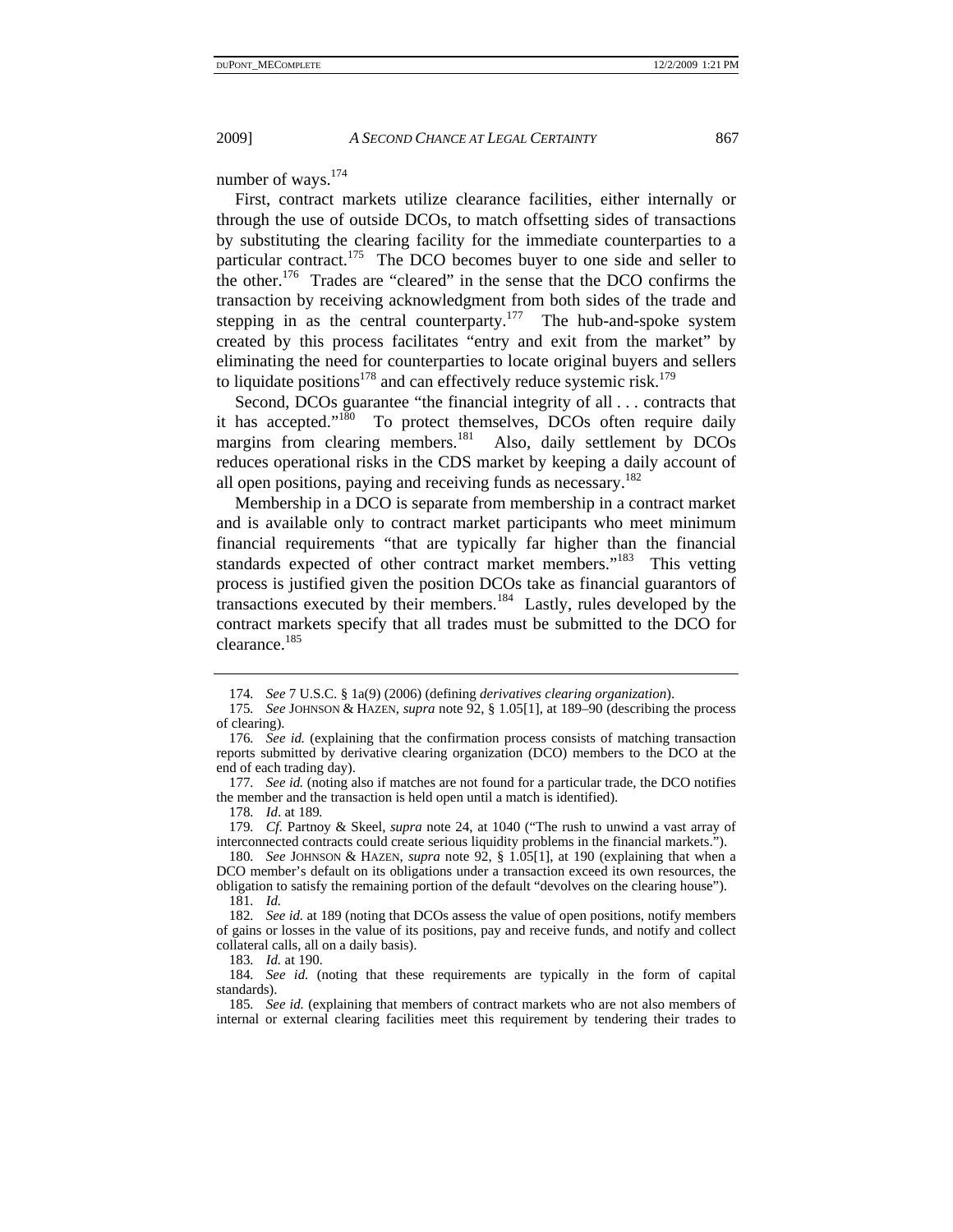The enactment of the CFMA paved the way for the registration of independent DCOs capable of clearing transactions on multiple contract markets.<sup>186</sup> DCOs operated within contract markets are subject to the same requirements applying to contract markets under the  $CEA$ <sup>187</sup>. Independent DCOs must comply with a set of thirteen "core principles" specified by the CFMA, which include maintaining adequate financial resources, risk management, and reporting and record-keeping requirements.<sup>188</sup>

### **CONCLUSION**

Though some argue that the CDS market actually functioned rather well during the economic downturn, $189$  it is at least in part because the U.S. government backstopped AIG and is helping it to unwind its positions in an orderly fashion.<sup>190</sup> Even if such arguments are true, regulatory reform is still justified by the need to prevent systemically important firms like AIG from taking on risk in amounts that can cause disruptions in the broader economy, as well as the need to keep watch for fraud and manipulation.<sup>191</sup> Further, if the government is to step in and clean up the moral hazard mess it should have the privilege of regulating. AIG's near-death experience provides Congress an opportunity to reconsider what type of legal certainty is preferable in the OTC derivatives markets: certainty created by regulatory exemption, or by responsible, evenhanded regulation. This process should include careful discussion of the often-misunderstood CDS,

members of the clearing house, who then submit them for clearance, sometimes for a fee).

<sup>186</sup>*. See id.* (observing also that the CFMA acknowledged DCOs as separately regulated entities under the CEA and holds them to all requirements imposed on other "registered entities").

<sup>187</sup>*. See id.* § 1.05[2], at 191 (identifying the statutory duties of DCOs).

<sup>188</sup>*. See id.* § 1.05[3][B], at 193-94 (listing the thirteen core principals applicable to DCOs, as added to the CEA by the CFMA); *see also* 7 U.S.C. § 7a-1(c)(2)(A) (2006) ("To be registered and to maintain registration as a [DCO], an applicant shall demonstrate to the Commission that the applicant complies with the core principles specified in this paragraph.").

 <sup>189.</sup> For such an argument, see Colin Barr, *The Truth About Credit Default Swaps*, CNNMONEY.COM, Mar. 16, 2009, http://money.cnn.com/2009/03/16/markets/ cds.bear.fortune/index.htm?postversion=2009031607.

<sup>190</sup>*. See* Hugh Son, *With Fed's Help, AIG Unloads \$16 Billion in Credit Default Swaps*, WASH. POST, Dec. 25, 2008, at D2 (describing AIG's use of funds from the Federal Reserve Bank of New York to aid in winding down outstanding CDSs); *see also* Randall Smith, Jonathan Weisman & Liam Pleven, *Some at AIG Buck Efforts to Give Back Bonus Pay*, WALL ST. J., Mar. 26, 2009, at C1 (noting that as of March 14, 2009, AIG had retired 36% of its derivatives portfolio, while an estimated \$1.6 trillion in derivatives instruments remained).

<sup>191</sup>*. See* Barr, *supra* note 189 (arguing that "substantial reforms are still necessary" while presenting an argument that the CDS market performed better than expected during the financial crisis and that regulators overestimated the amount of risk posed by the market).